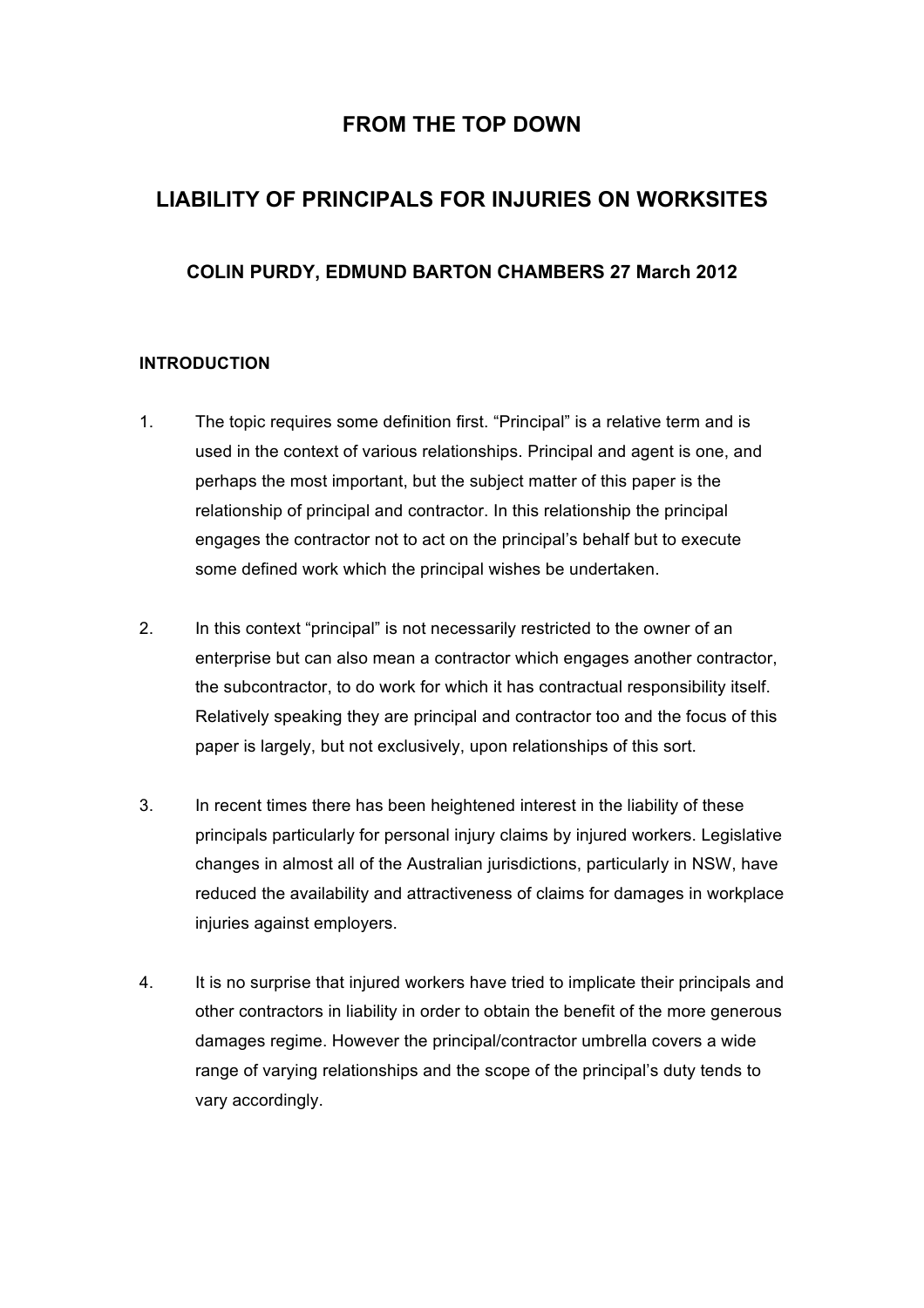5. The 2009 decision of the High Court in *Leighton Contractors Pty Ltd v Fox<sup>1</sup>* , required the court to consider a novel basis for imposing upon a principal obligations relating to its contractors' and subcontractors' methods of work. The contention failed and the High Court affirmed the continuing application of the conventional analysis of principals' liability to injured workers but the decision is an instructive one and will be discussed in detail below.

## **GENERAL PRINCIPLES**

6. Undoubtedly the statement of principle most often cited in this area is that of Brennan J, as he then was, in *Stevens v Brodribb Sawmilling Company Pty Limited<sup>2</sup>* . It is quite lengthy but repays careful analysis and we will take it step by step. Firstly:-

> "*An entrepreneur who organizes an activity involving a risk of injury to those engaged in it is under a duty to use reasonable care in organizing the activity to avoid or minimize that risk, and that duty is imposed whether or not the entrepreneur is under a further duty of care to servants employed by him to carry out that activity. The entrepreneur's duty arises simply because he is creating the risk …*"

- 7. In other words anyone who undertakes a business activity which might give rise to injury to those involved in its execution owes a duty to care to those people. On the face of it, although Brennan J used the term "entrepreneur" there is no reason to confine it to a strictly business operation. The owner of land who proposes to build a residential house would be creating similar risks which would give rise to similar duties.
- 8. Interestingly, although the passage above is cited by the High Court in *Leighton v Fox<sup>3</sup>* the court also expressed the view<sup>4</sup> that "*the relationship between principal and independent contractor is not one which, of itself, gives rise to a common law duty of care …*". Strictly speaking that is accurate but, in practical terms, only if the principal's activity involves no risk of injury. Once

 <sup>1</sup> (2009) 240 CLR 1, [2009] HCA 35

 $2(1986)$  160 CLR 16, [1986] HCA 1 (at paragraph 2 of His Honours reasons)

 $^3$  at paragraph 20

 $4$  at paragraph 48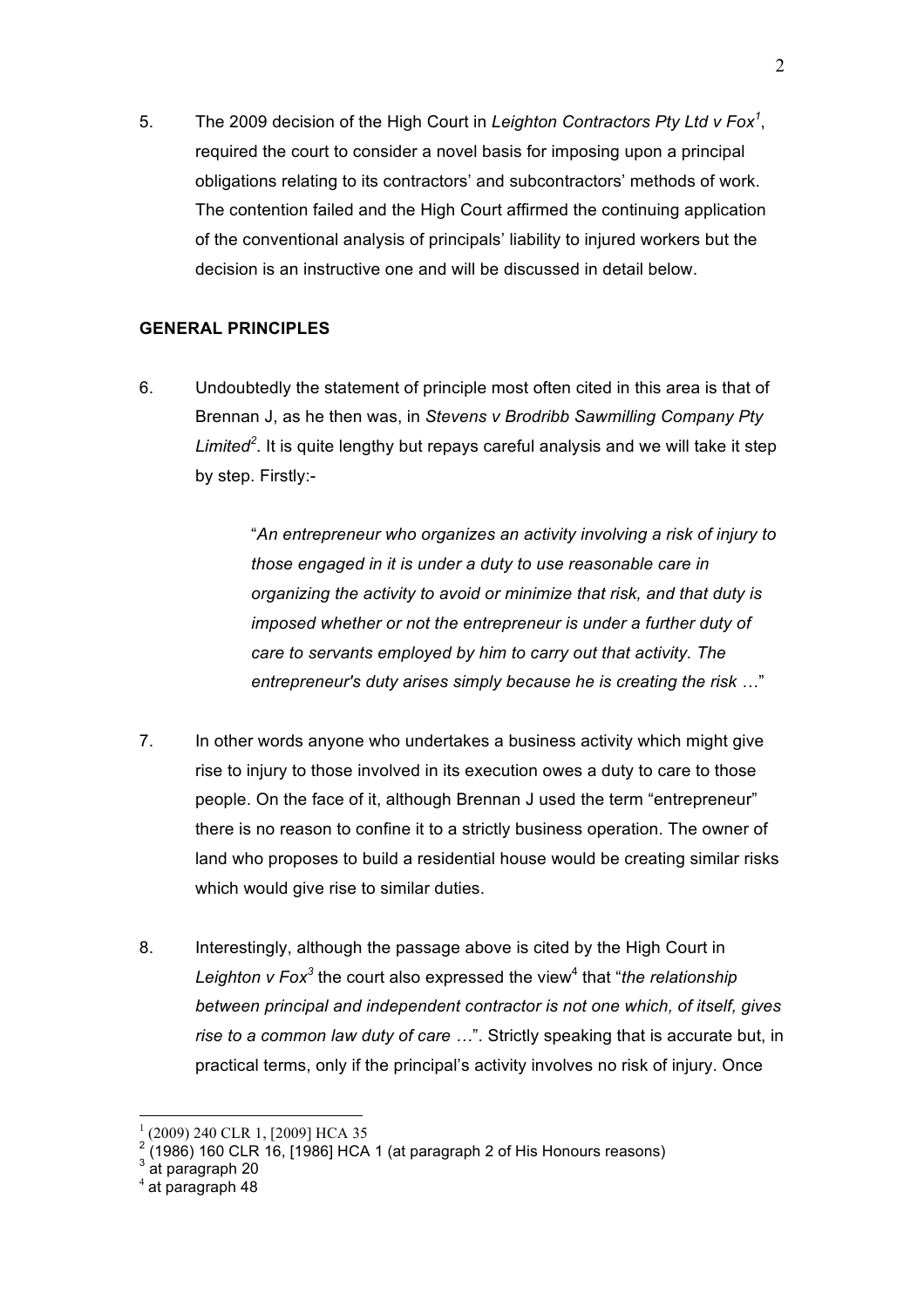risk is involved – as it nearly always is in practice – a duty arises. The extent, if any, to which the High Court in *Leighton v Fox*, refined the principles it had laid down in *Brodribb Sawmilling*, is discussed further below.

9. Brennan J went on:-

"*and his duty is more limited than the duty owed by an employer to an employee. The duty to use reasonable care in organizing an activity does not import a duty to avoid any risk of injury; it imports a duty to use reasonable care to avoid unnecessary risks of injury and to minimize other risks of injury.*"

In other words the principal's duty is a conventional one, to exercise reasonable care, rather than the non-delegable duty imposed upon an employer to ensure reasonable care is taken.

10. The next matter is of critical importance and follows from the previous point:-

"*It does not import a duty to retain control of working systems if it is reasonable to engage the services of independent contractors who are competent themselves to control their system of work without supervision by the entrepreneur*".

- 11. If the principal can organise for the risk-affected activity(ies) to be undertaken wholly or partly by competent contractors then its duty is, subject to qualifications below, discharged. The risks posed by the execution of those activities are transferred. The contractors assume the duty to take reasonable care in their execution to avoid injury to the workers involved in them, to other workers and to members of the public.
- 12. To successfully transfer the risk the principal must engage competent contractors. In practice this requirement is satisfied if the contractor is experienced in the execution of the activity.
- 13. Next, the qualifications:-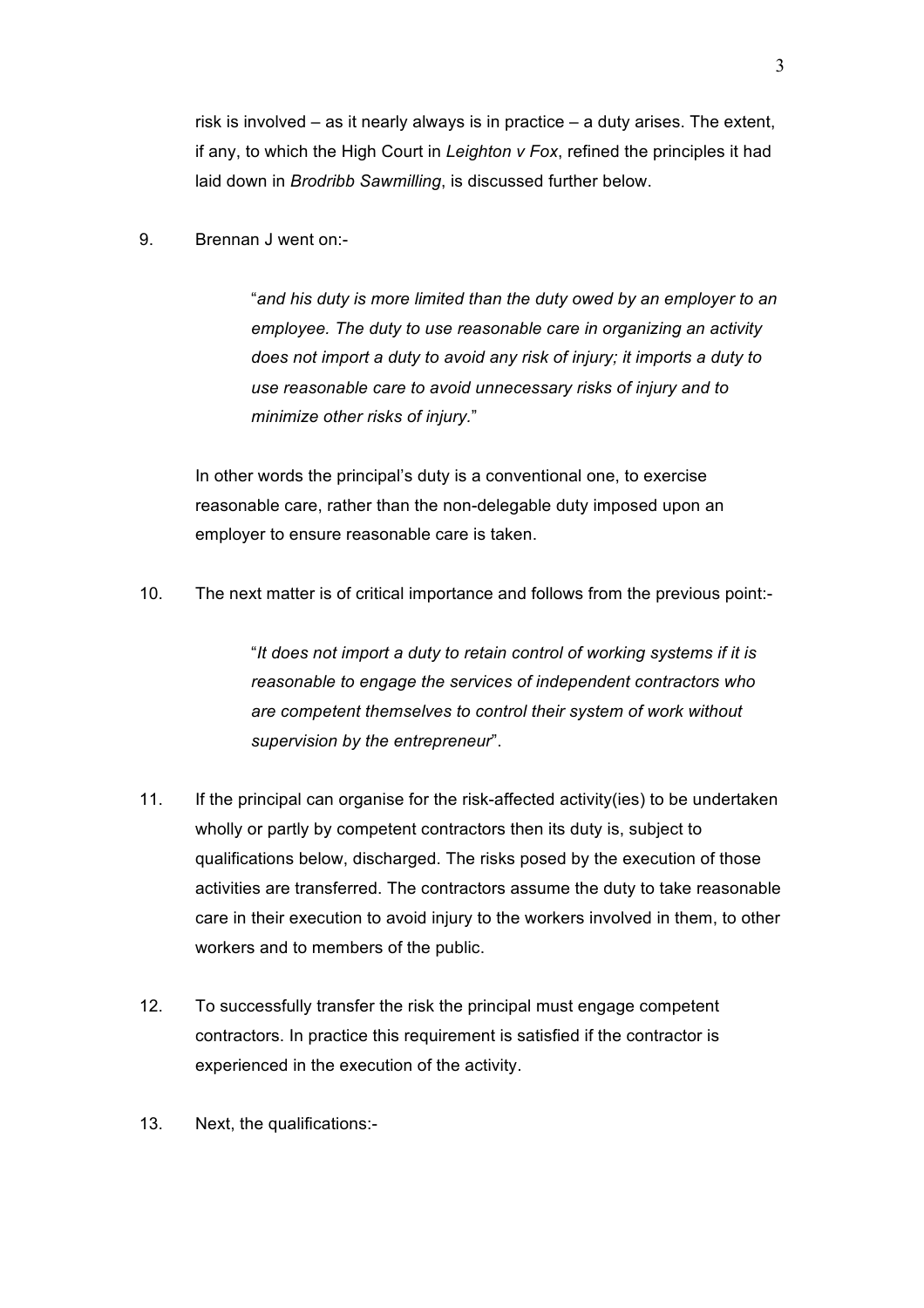"*The circumstances may make it necessary for the entrepreneur to retain and exercise a supervisory power or to prescribe the respective areas of responsibility of independent contractors if confusion about those areas involves a risk of injury.*"

- 14. The circumstances which make it necessary for the principal to retain and exercise a supervisory power include those cases involving quasi employment relationships in which the principal in reality exercises direct control over the execution of the activities despite the absence of a subsisting employment relationship with those undertaking them.
- 15. Other circumstances which make it necessary to supervise or to prescribe independent contractors' respective areas of responsibility are where a sufficient risk of injury arises from the interaction between contractors' activities to require the intervention of the principal. The need for supervision or delineation of the respective responsibilities is usually described as a duty to co-ordinate. Such a duty was held to arise in the *Brodribb* case itself.
- 16. Similarly where the principal, as occupier of the premises upon which the activities are undertaken, may attract some supervisory responsibility in relation to the execution of the contractor's activities, by virtue of its peculiar knowledge of the risks posed by features of the premises themselves.
- 17. It is also argued from time to time that the particularly hazardous nature of some activities attracts obligations on the principal's part tantamount to a nondelegable duty of care. With one notable exception these arguments have failed.
- 18. The passage continues:-

"*But once the activity has been organized and its operation is in the hands of independent contractors, liability for negligence by them within the area of their responsibility is not borne vicariously by the entrepreneur.*"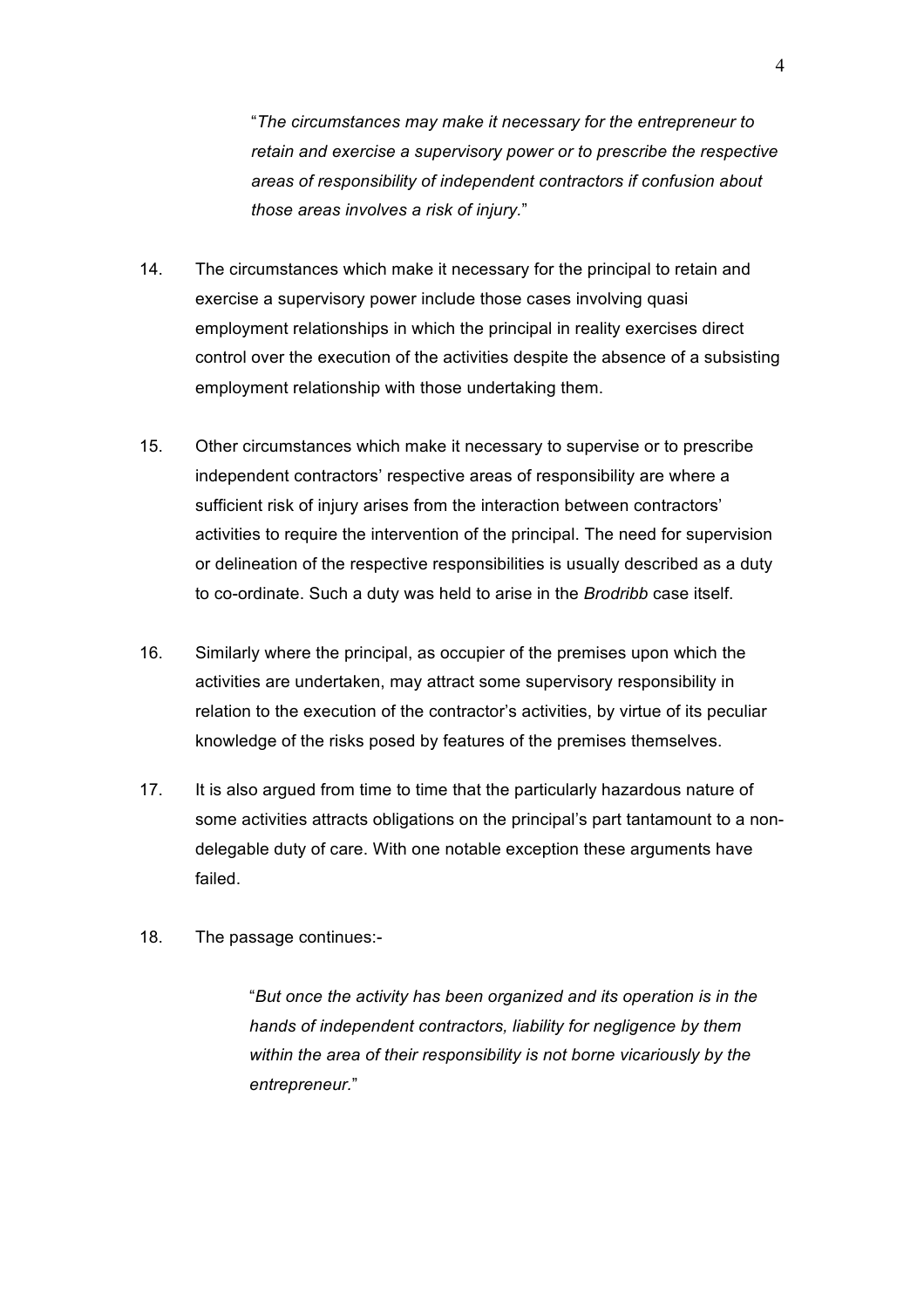- 19. Vicarious liability can arise in this context on ordinary principles of agency. If the principal directs or authorises some tortious act by its contractor then it faces a vicarious liability for the consequences of the act.
- 20. The point made by Brennan J however is that the principal will not, under normal circumstances, be vicariously liable for the contractor negligently undertaking some act which is not tortious in itself but merely carries the risk of injury. It will not be liable for the "collateral negligence" of the contractor. Vicarious liability in such cases is a burden borne exclusively by employers.

## **QUASI EMPLOYEES**

- 21. It is logical enough that if a principal independent contractor relationship bears sufficient similarity to that of an employer and employee then the same principles of liability will apply to the principal as to the employer.
- 22. Cases of this sort most commonly, but not exclusively, involve employees of labour hire providers. Recent times have seen a significant increase in their numbers in Australian workplaces. The principals, sometimes referred to as "host employers", will normally assume the duties, and face the liabilities, of employers.
- 23. So in *TNT Australia Pty Ltd & ors v Christie & ors<sup>5</sup>* , a case most well known for its decisive affirmation of the labour hire provider's duty of care, the plaintiff, Mr Christie, was an employee of Manpower Services (Aust) Pty Ltd but worked at a brewery operated by TNT moving pallets with a motorised pallet jack. The court was in no doubt that TNT, as Mr Christie's host employer, was subject to the duties of an actual employer to provide a safe system of work and safe plant and equipment $6$ .
- 24. Moreover the equivalence between host employer and employer proper on the facts of that case, although not necessarily it seems, was sufficient to give rise to a duty of care on TNT's part of a non delegable nature<sup>7</sup>. This would

 $<sup>5</sup>$  [2003] NSWCA 47<br> $<sup>6</sup>$  at paragraph 41</sup></sup>

 $\frac{7}{4}$  at paragraphs 37 – 41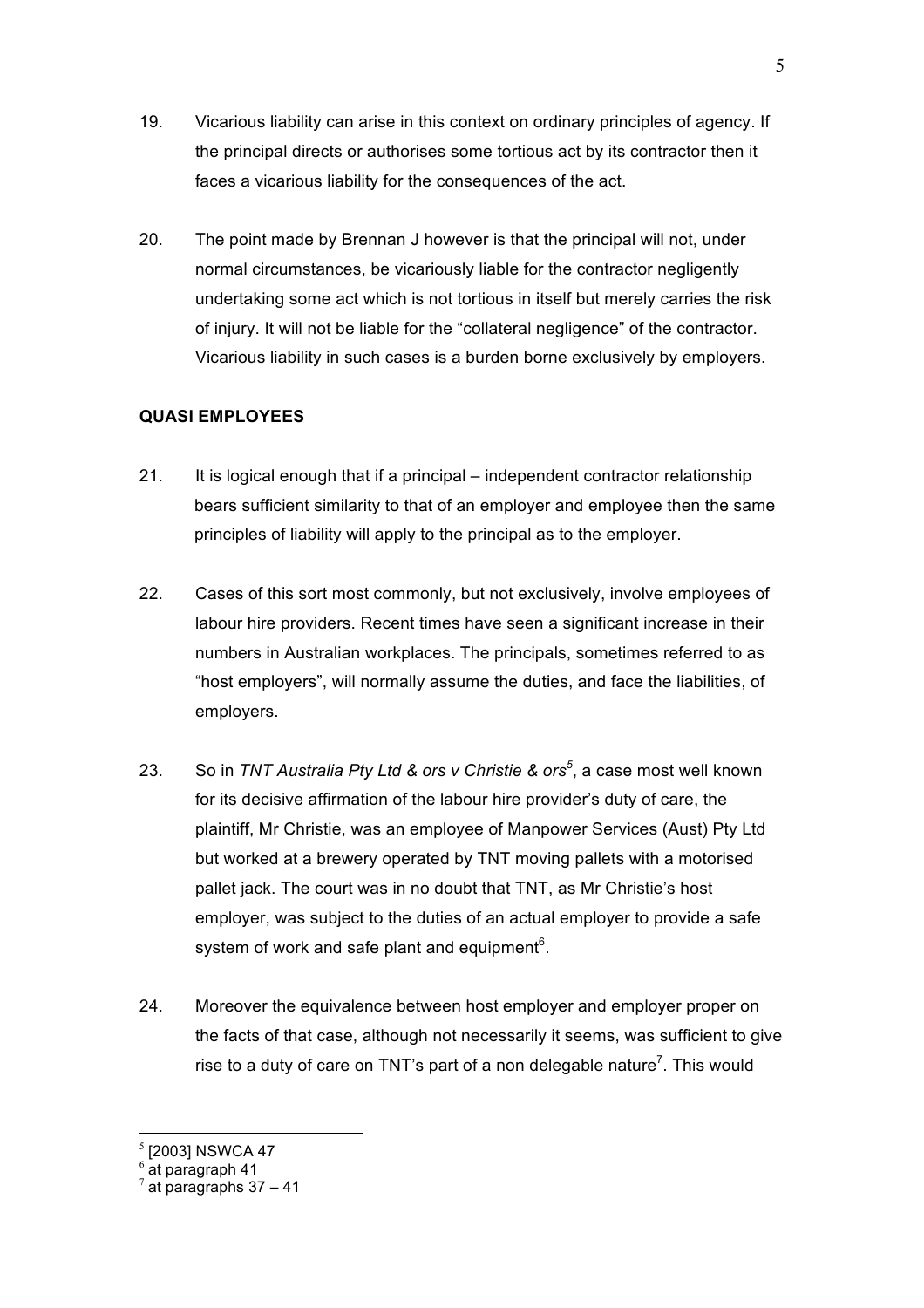appear to be an extension of the principal's liability to a contractor (or contractor's employee) confined to labour hire cases.

- 25. Duties analogous to those of employers are not only recognised in labour hire cases. In *Rockdale Beef Pty Limited v Carey*<sup>8</sup> the plaintiff was a stockman working at the appellant's feedlot. He had been employed as such from 1992 until 1997 when his employment had been terminated at which point he was immediately engaged, undertaking the same work, as an independent contractor.
- 26. The plaintiff was injured while attempting to round up a steer within the confines of a very long race (ie a corridor for movement of stock between one enclosure and another). This required him to overtake the steer. As he did so the steer blocked the path of the plaintiff's horse causing him to be thrown to the ground suffering injury.
- 27. The trial judge's unchallenged finding was that the race, as many other such races were, could have been fitted with gates which would have enabled the plaintiff to overtake the steer outside the confines of the race and shutting the gate on it to pen it in and enable it to be safely corralled.
- 28. Ipp JA, with whom Mason P and McColl JA agreed, stressed that the *Brodribb Sawmilling* decision should not be misunderstood as laying down fixed criteria for the existence of a duty of care on the principal's part in favour of the contractor. Where factors such as the principal's exclusive control over the contractor's working conditions, the contractor's vulnerability to injury from failings in provision of a safe working environment<sup>9</sup> are present then so are the conditions for a duty of care analogous to that of an employer.
- 29. The previous history of employment with no change of conditions after reengagement as contractor was also a factor in the decision as was the fact that his position was not that of a skilled tradesman or professional<sup>10</sup>. This latter factor can be an important consideration on the issue of scope of the

 <sup>8</sup> [2003] NSWCA 132

 $9$  at paragraph 84

 $10$  at paragraphs 87 - 90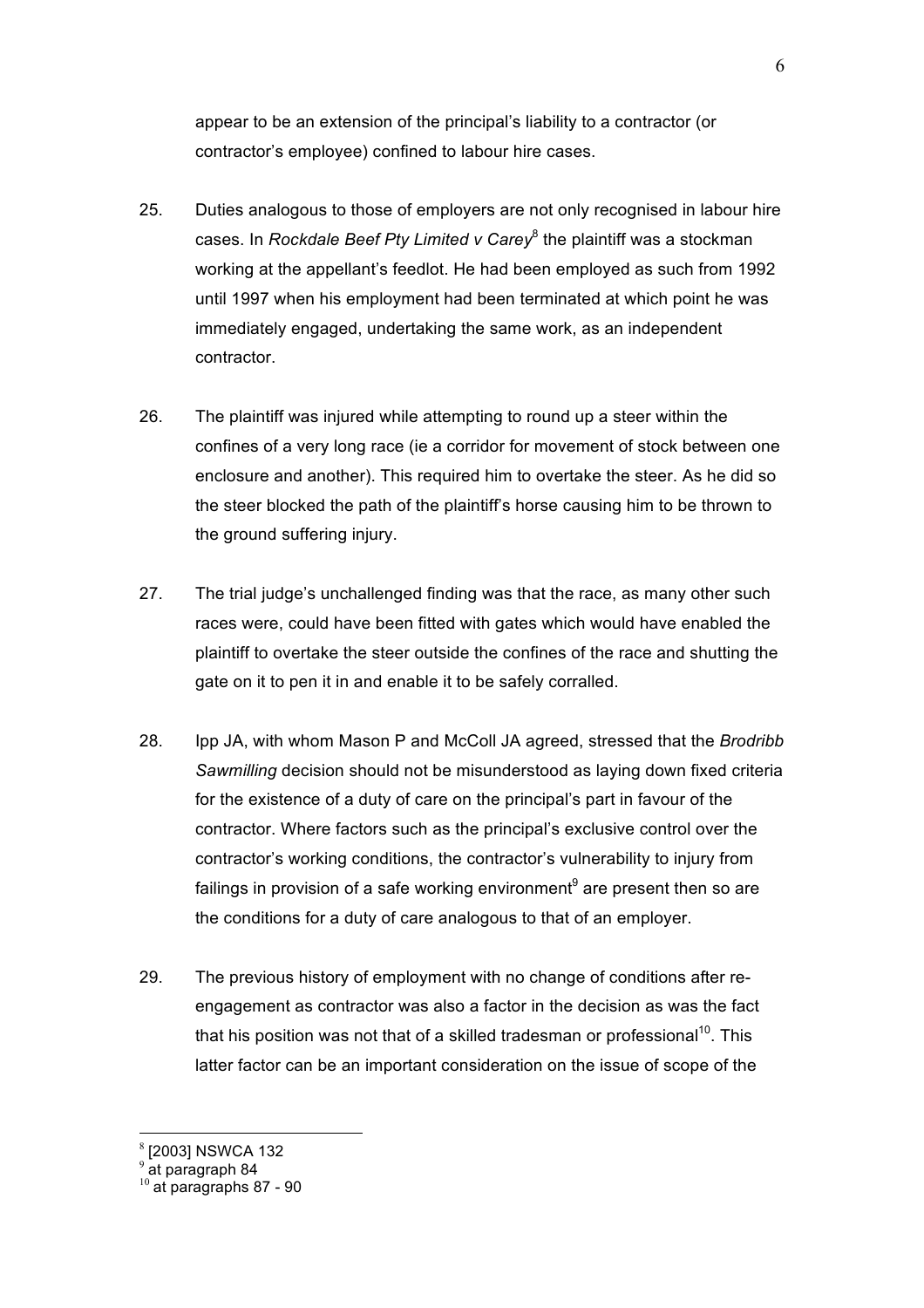duty even if the injured contractor is able to persuade the court that he/she should be treated as a quasi employee.

- 29. *Van der Sluice v Display Craft Pty Ltd<sup>11</sup>* concerned a claim by a contractor for injuries suffered from falling from a ladder while working at heights. The ladder had been supplied by the principal for the plaintiff's use. He was experienced in the task he was undertaking. It was contended by him that he was the principal's employee but this was rejected.
- 30. The NSW Court of Appeal went further however saying "*Even if the appellant was an employer, there was no breach of duty - the cause of the injury was solely the appellant's failure to take care … any causative fault was within an area of responsibility allocated by the law to the appellant.*"
- 31. *Unilever Australia Ltd (t/as Streets Ice Cream) v Pahi<sup>12</sup>* illustrates the limits of quasi-employer liability on the part of principals. The plaintiff was employed by ESP Techforce Pty Ltd, a labour hire company. ESP provided a team of workers for the task of repackaging Streets Ice Cream products or retail sale. The repackaging operations were carried out at the premises of Streets' cold storage provider Swire.
- 32. The plaintiff sustained a repetitive strain injury from the nature and conditions of the repackaging work. She alleged both Streets, which controlled the volume and hence the priority of the work, and Swire, which exercised control over the premises, had breached duties of care to her in failing to take steps to mitigate the demands of the work.
- 33. The Court of Appeal held that, although a labour hire provider, ESP in fact devised and controlled the system of work. The appeal, although not the trial, was heard after *Leighton Contractors v Fox* and the case will be referred to in that context below.

## **CO-ORDINATING CONTRACTORS' ACTIVITIES**

34. In the *Brodribb Sawmilling* case itself, Brodribb carried on a sawmilling business in eastern Victoria which it fed by local forestry operations. It

 $^{11}$  [2002] NSWCA 204<br> $^{12}$  [2010] NSWCA 149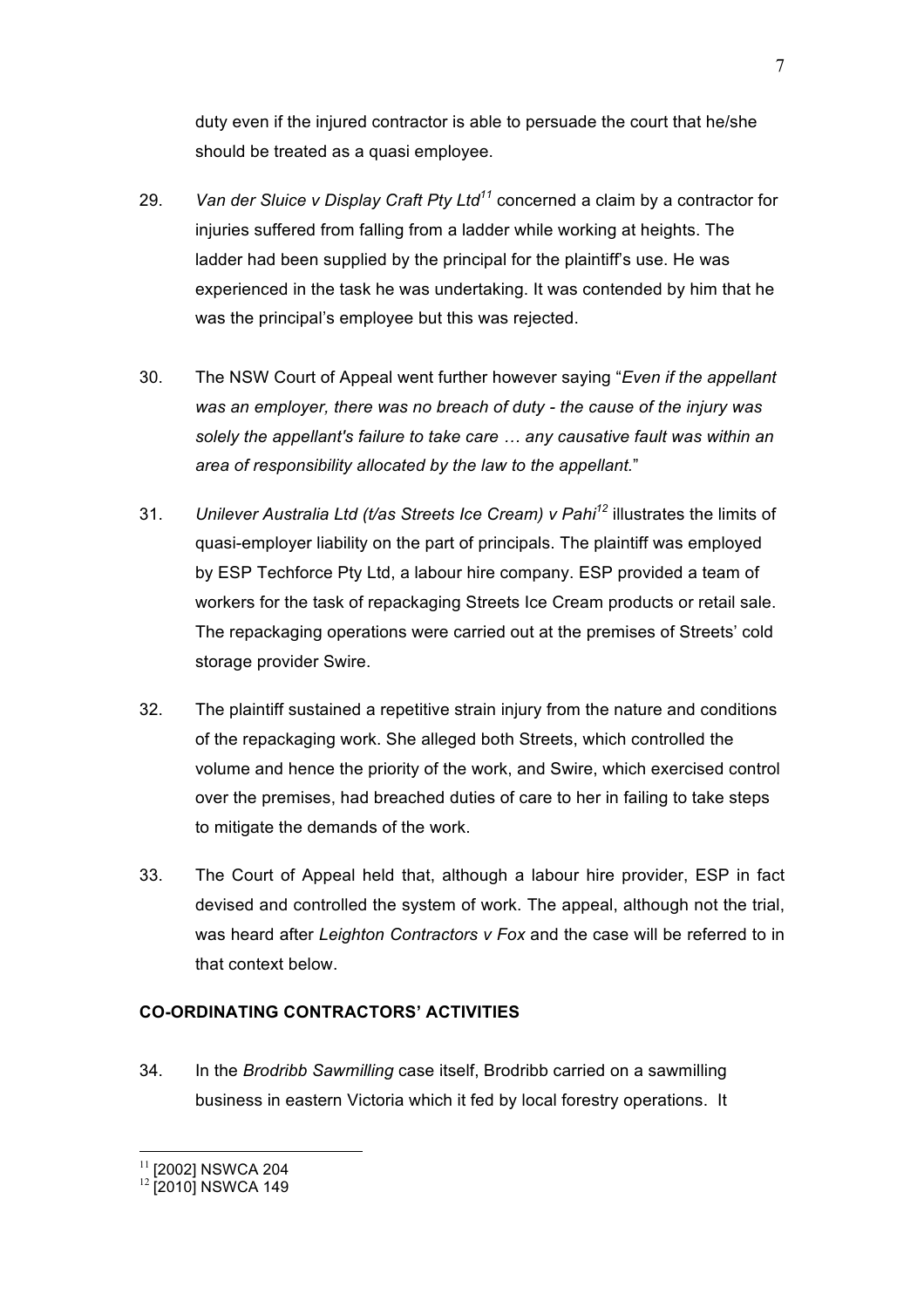employed a "bush boss" who selected appropriate areas of forest to be harvested and appropriate trees within those areas. The felling of these trees and transportation of the timber were undertaken by teams of individuals comprising a feller, a "snigger" responsible for loading the logs onto a truck and a truck driver who delivered them to the sawmill.

- 35. Mr Stevens was one of the truck drivers. His role in the loading operation would typically be simply to park his truck alongside a ramp constructed by the snigger but sometimes would assist the snigger in the loading itself. The snigger operated a bulldozer and would carry out the earthworks to shape the ramp positioning 2 logs parallel to one another on the ramp with the space between them wide enough to accommodate the bulldozer.
- 36. The parallel logs were known as skids and the bulldozer would push the felled timber up the skids with its blade and over the top of the ramp onto the tray of the truck parked alongside the apex of the ramp. This system worked well provided that the logs were long enough to straddle both skids but less well with shorter logs.
- 37. On the occasion in question Mr Stevens was assisting the snigger, Mr Gray, with one of the shorter logs. He had chained the log to the bulldozer blade and was moving away to allow Mr Gray to attempt to move the log onto the truck. However Mr Gray moved the bulldozer too soon dislodging the log which then rolled down the ramp and hit Mr Stevens.
- 38. There was no doubt as to Mr Gray's negligence. For practical purposes however the question was whether Messrs Gray and Stevens, who were no doubt uninsured, were employees of Brodribb in which case the latter would be vicariously liable for the injuries suffered by Mr Stevens. It was held unanimously that they were contractors. The question was then whether Brodribb as principal owed a duty of care to Mr Stevens as contractor in relation to the execution of the loading of his truck.
- 39. All of the members of the High Court held that such a duty did arise. As Mason J, as he then was, characterised it $13$ :-

 $13$  at paragraph 26 of His Honour's judgment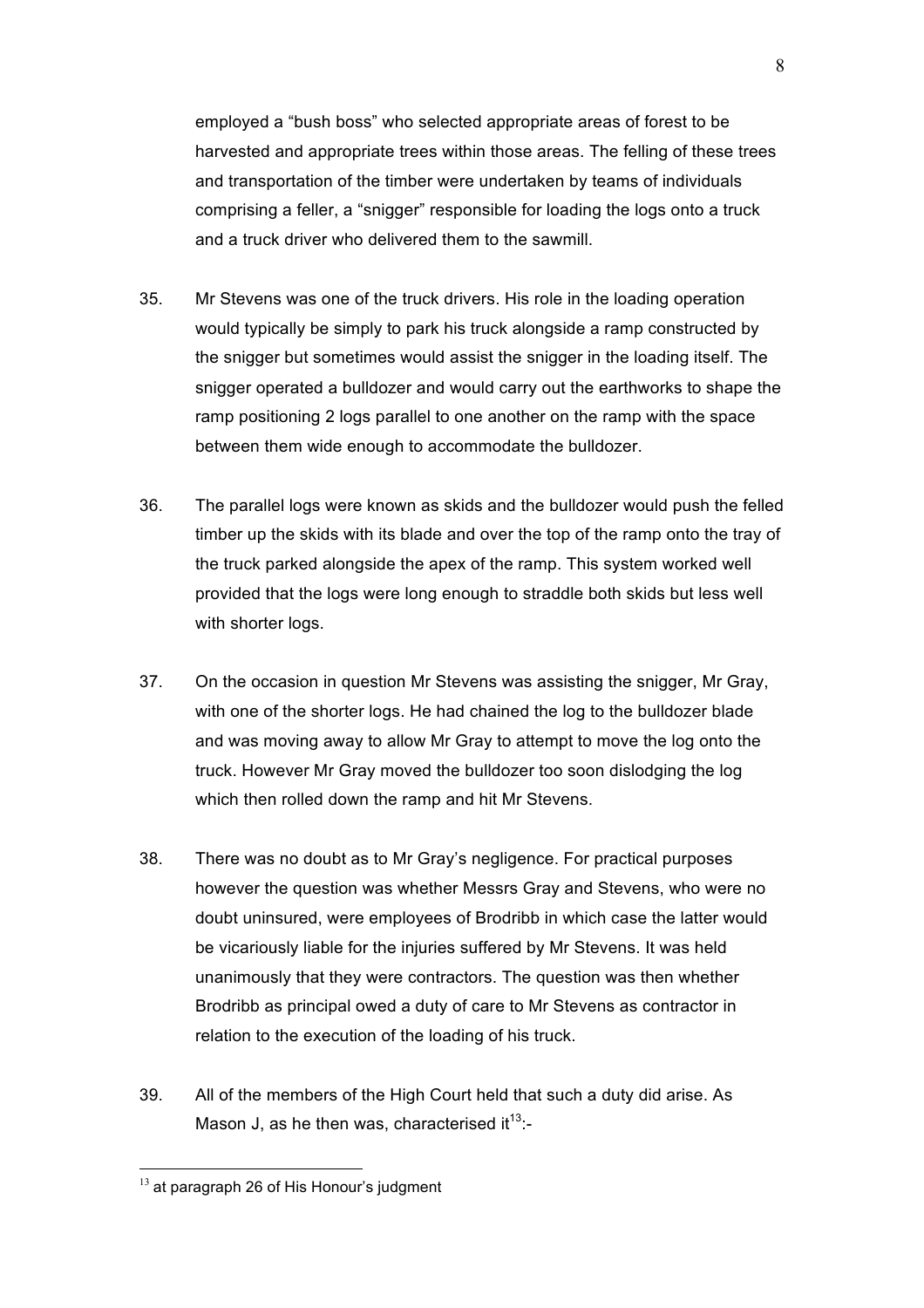"*The interdependence of the activities carried out in the forest, the need for co-ordination by Brodribb of those activities and the distinct risk of personal injury to those engaged in the operations, called for the prescription and provision of a safe system by Brodribb ... Although the obligation to provide a safe system of work has been regarded as one attaching to an employer, there is no reason why it should be so confined. If an entrepreneur engages independent contractors to do work which might as readily be done by employees in circumstances where there is a risk to them of injury arising from the nature of the work and where there is a need for him to give directions as to when and where the work is to be done and to co-ordinate the various activities, he has an obligation to prescribe a safe system of work ... Brodribb's ability to prescribe such a system was not affected by its inability to direct the contractors as to how they should operate their machines*".

- 40. On the facts however only one member of the court, Deane J, found Brodribb in breach of the duty. The main difficulties standing in the way of such a finding appear to have been the absence of evidence to suggest any practical alternative to leaving the operation to the skill and experience of those involved using the equipment at their disposal, and the causal inefficacy of attempting to prescribe more stringent rules for safe conduct of the operation.
- 41. It is fair to say that the duty to co-ordinate is invoked by plaintiffs more often than it is applied in their favour. Even if the operation out of which the injury arises can properly be characterised as one which requires co-ordination of different contractors' activities, establishing breach of the duty is not straightforward as the *Brodribb Sawmilling* case itself demonstrates.
- 42. The risks which the contractor's activities pose to others on the worksite or to the public at large are matters to which the competent contractor has regard in devising and implementing a *modus operandi*. In terms of those risks it may be that the contractor's knowledge and expertise surpasses the principal's.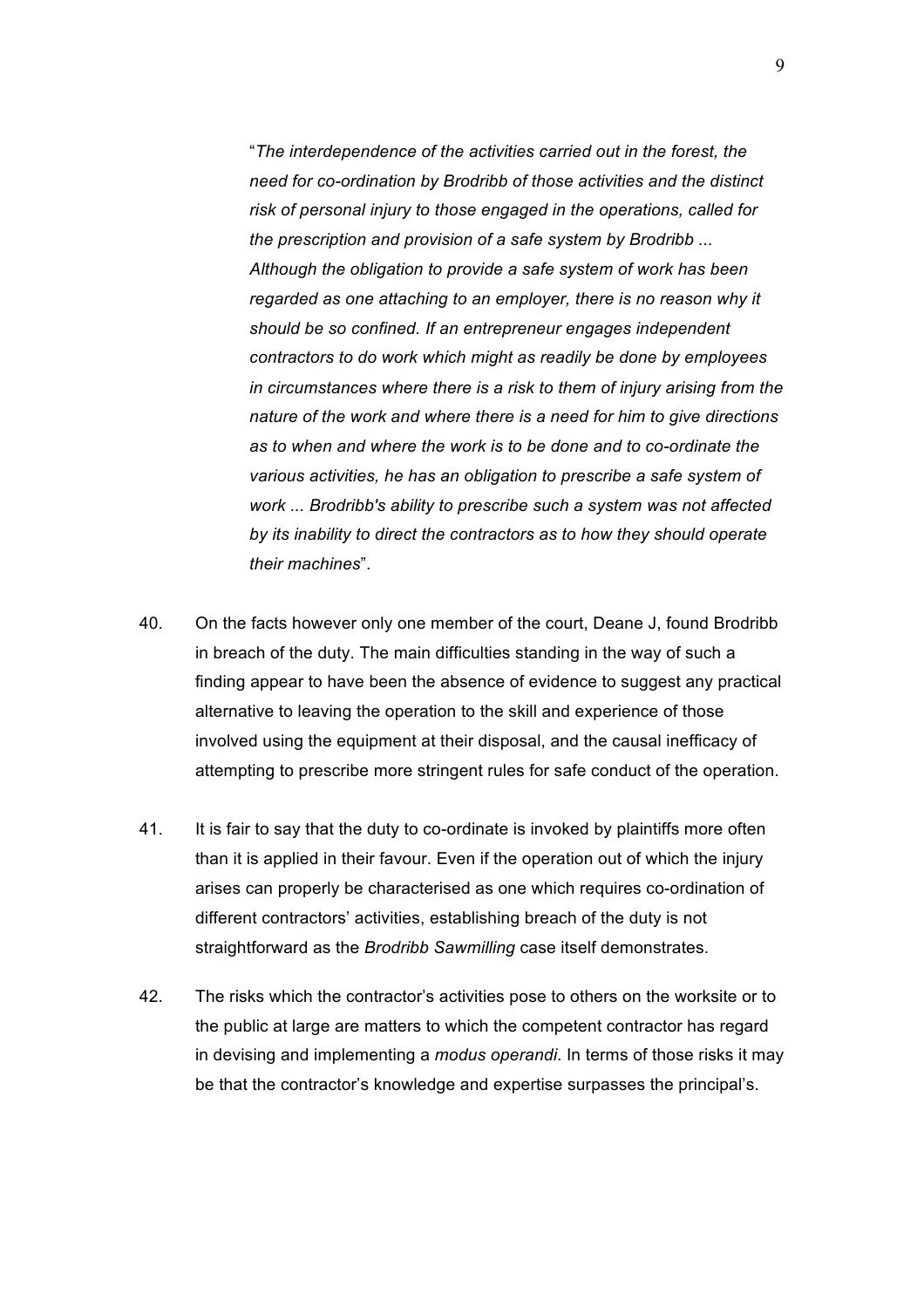- 43. The duty of co-ordination was recently invoked in a familiar factual situation. In *Dargham v Kovacevic<sup>14</sup>* the plaintiff worked on a construction site as a labourer either employed, or engaged as a subcontractor, by one of the owner/builder's contractors. He fell down a stairwell which had not been properly guarded during the completion of the works.
- 44. Hislop J held the owner/builder liable on the principles laid down in the *Brodribb Sawmilling* case as more recently affirmed in *Leighton v Fox*, noting also that the owner/builder's occupancy of the site was an alternative basis for his liability for the plaintiff's injuries $15$ .
- 45. Another example was the decision in *Erect Safe Scaffolding (Australia) Pty Ltd v Sutton<sup>16</sup>* in which the head contractor, Australand Constructions Pty Ltd, was held liable for injuries sustained by a formwork subcontractor's employee caused by negligent erection of scaffold by another subcontractor, Erect Safe.
- 46. The trial judge's finding of liability on the part of Australand, which was not itself challenged on appeal, also occurred against familiar background circumstances as explained by McClellan CJ at  $CL^{17}$ :-

"*The building which was being constructed by Australand at the time of Mr Sutton's accident was large and comprised of multiple levels. Australand was required to engage many subcontractors whose independent activities had to be coordinated if there was to be a timely completion of the building. On such a project many safety issues will arise, making it necessary to put in place a plan by which those issues can be effectively addressed. In the present case that plan, as is common on complex building sites, provided for a Work Safety Committee. Comprised of delegates of each of the subcontractors and chaired by a representative of the Head Contractor, the Committee carried out regular inspections during which safety issues were identified and recorded. The minutes of the meeting of the Work Safety Committee were circulated and the subcontractor responsible* 

<sup>&</sup>lt;sup>14</sup> [2011] NSWSC 2 Hislop J<br><sup>15</sup> at paragraph 50<br><sup>16</sup> [2008] NSWCA 114<br><sup>17</sup> at paragraph 119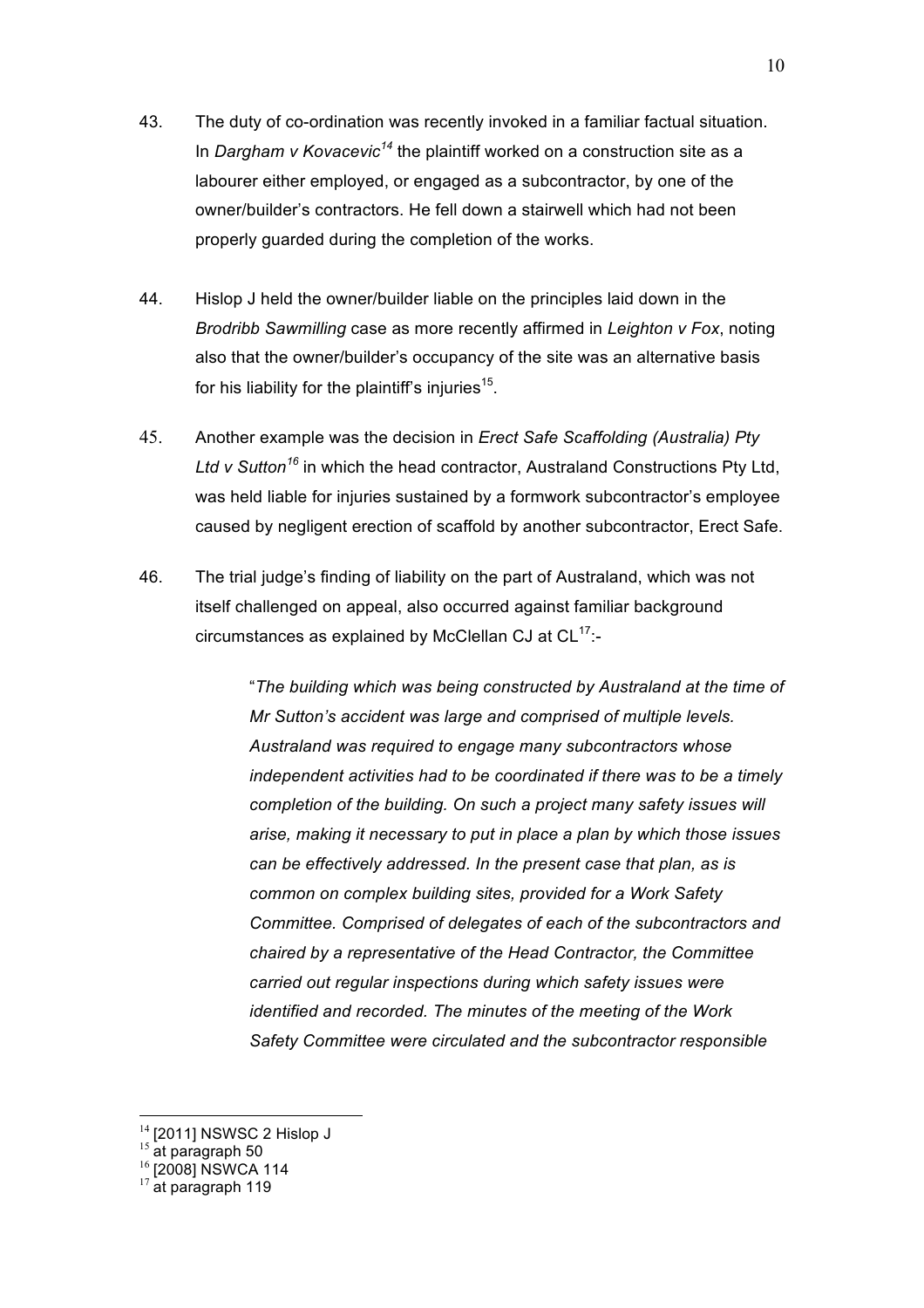*for a particular problem was required to remedy the defect and report that any matter which was its responsibility had been remedied.*"

- 47. In addition to the negligent erection of the scaffolding in the first place the relevant negligence causative of the plaintiff's injury was the failure to minute a decision of the Work Safety Committee to require Erect Safe Scaffolding to rectify the unsafe protrusion of scaffolding ties, into one of which the plaintiff had bumped. As head contractor which had set up the committee system Australand, along with Erect Safe, was liable for the consequences of this failure.
- 48. Having regard to His Honour's reference above to the need to co-ordinate the activities of subcontractors it seems likely that McClellan CJ at CL characterised this breach as a breach of the *Brodribb* duty of co-ordination in his discussion of Australand's liability although this is nowhere made explicit.
- 49. There is little doubt however that a multiplicity of trades on a building site will frequently give rise to a duty of co-ordination on the head contractor's part in relation to activities the execution or finished product of which will put workers at risk $18$

## **OCCUPIER CASES**

- 50. Both the *Dargham* and *Erect Safe* cases could as readily be explained, as indeed Hislop J did explain the former, on the basis of breach of the principal's duty of care as occupier of the worksite<sup>19</sup>. A building site represents somewhat "dynamic" premises for purposes of the occupier's duty of care but the scenario is clearly one of the principal exercising control over those premises with a view, among other things, to promoting safety.
- 51. In the *Dargham* and *Erect Safe* cases however the occupier's duty arose after the risk of injury had been created. Arguably in *Dargham* the principal might have been subject to a pre-existing duty to consider the need for guarding of a floor penetration during the works and allocate appropriate contractual

<sup>&</sup>lt;sup>18</sup> See also *Maricic v Dalma Formwork (Australia) Pty Ltd* [2006] NSWCA 174<br><sup>19</sup> As did the NSW Court of Appeal in holding the head contractor liable on similar facts in *Maricic v Dalma Formwork (Australia) Pty Ltd*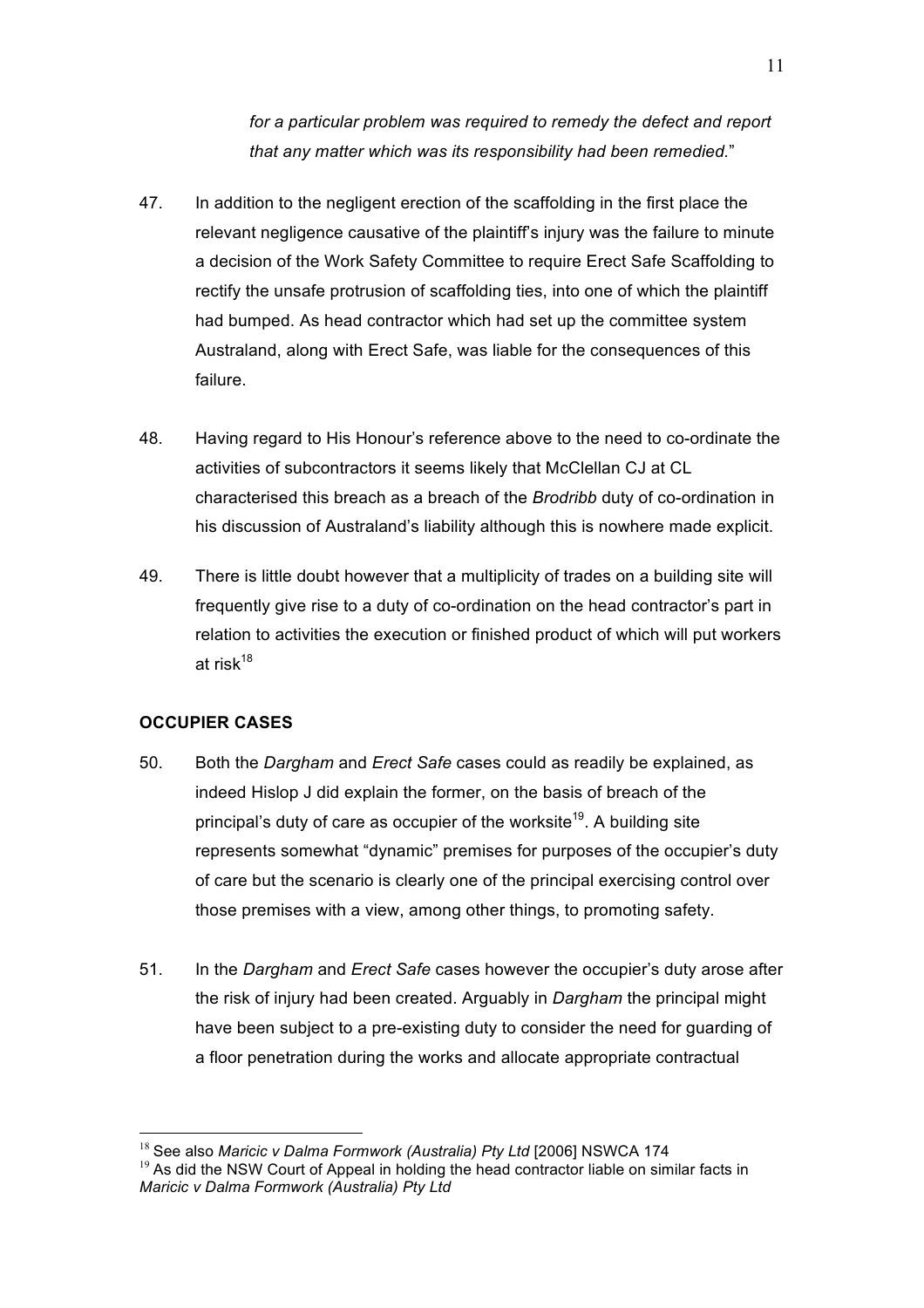responsibility for fencing it. On the other hand it might be that guarding would naturally be part of the relevant contractor's scope of works in any event.

- 52. These cases may well be more accurately viewed as instances of principals attracting occupiers' duties "after the event" ie in relation to risks of injury on their premises once created by their contractors. By contrast, principals attracting a duty of co-ordination in perhaps a "classic" *Brodribb* sense assume the duty at an earlier point based on their proposed use of 2 or more contractors interacting to achieve an outcome.
- 53. *Tolhurst v Cleary Bros (Bombo) Pty Ltd<sup>20</sup>* was a case in which the principal's occupancy of the site in the circumstances imposed upon it a duty of care to the contractor and its employees in relation to the contractor's work methods.
- 54. The plaintiff was an excavator operator employed by Cleary Bros at a coal mine owned and operated by Endeavour Coal Pty Ltd. He would load trucks from coal stockpiles at the mine. Some of the stockpiles would over time compact from a granulated pile into a coherent mass. These stockpiles would be excavated somewhat like a coalface, leaving "cliffs" considerably higher than the excavators.
- 55. From time to time the top areas of the cliffs would weaken and fall while undergoing excavation. The plaintiff and his colleagues were aware of this and would keep alert for signs of imminent collapse, taking evasive action by reversing rapidly. On one of these occasions the plaintiff was allegedly injured when he could not reverse fast enough and his excavator was hit by a large mass of falling coal.
- 56. The trial judge noted Endeavour's Coal's reliance on the *Kolodziejczyk<sup>21</sup>* decision for the proposition that having contracted the extraction and loading of the coal to a skilled organisation it owed no duty of care to Cleary Bros and its employees to take steps to ensure it could be carried out safely. The trial judge rejected this argument citing specifically Endeavour's Coal's occupancy of the mine.

 $^{20}$  [2008] NSWCA 181<br> $^{21}$  See above paragraphs 29 and 30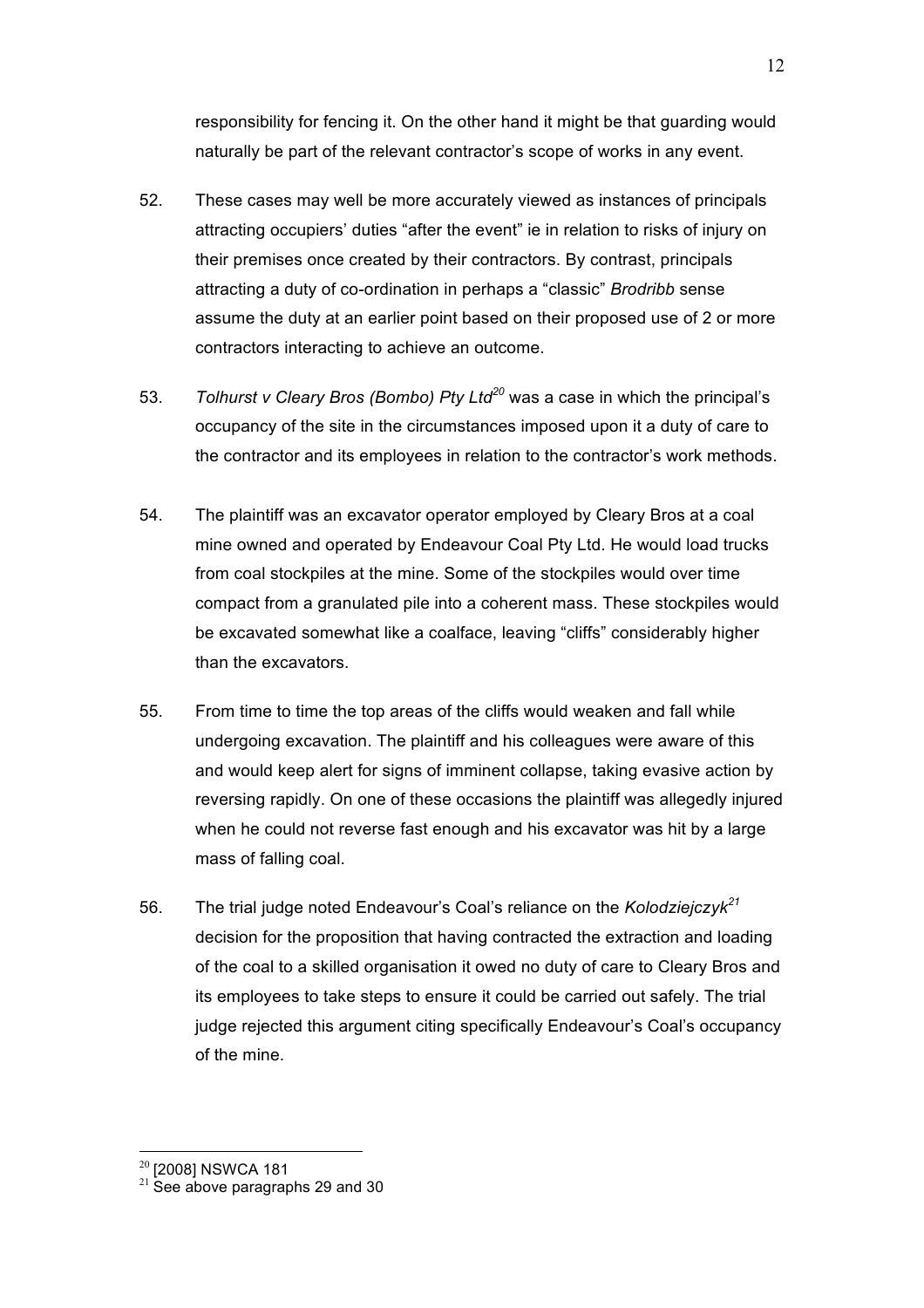- 57. The Court of Appeal referred to the trial judge's reasons in that regard without apparent criticism. However it ultimately upheld His Honour's decision on the ground, not inconsistent with the occupier analysis, that the evidence suggested Endeavour Coal did in fact exercise control over the stockpiles. Having regard to its knowledge of the dangers they posed the court considered that Endeavour Coal assumed a duty to take reasonable steps to ensure the extraction/loading process was undertaken safely. This case seems a more genuine example of the principal's occupancy of the work premises imposing a duty in relation to the contractor's own *modus operandi* than those involving multiple participants on building sites.
- 58. There have certainly been decisions in which a principal has been held liable for breach of duty of care in its capacity as occupier of work premises. For example in *State Rail Authority of NSW v Mohamad*, *Leighton Contractors Pty Ltd v Mohamad<sup>22</sup>* both the ultimate principal, State Rail Authority of NSW and the head contractor, Leighton Contractors Pty Ltd were held liable for injuries suffered by a welding contractor's employee. The worker had fallen down an embankment concealed from view by long grass in close proximity to railway tracks which he was modifying.
- 59. In that case SRA was the occupier of the land and Leighton Contractors had assumed similar duties by its management of the project. Most importantly the plaintiff's injuries arose out of the static condition of the premises – indeed a concealed danger, not from any unsafe aspect of the means of execution of the welding subcontract.
- 60. By contrast, in the *Tolhurst* case, the risk of injury arose out of the means of execution of the contract/subcontract works which were unsafe having regard to features of the premises best known to, and under the control of, the principal.

## **EXTRA HAZARDOUS ACTIVITIES?**

<sup>&</sup>lt;sup>22</sup> [2001] NSWCA 453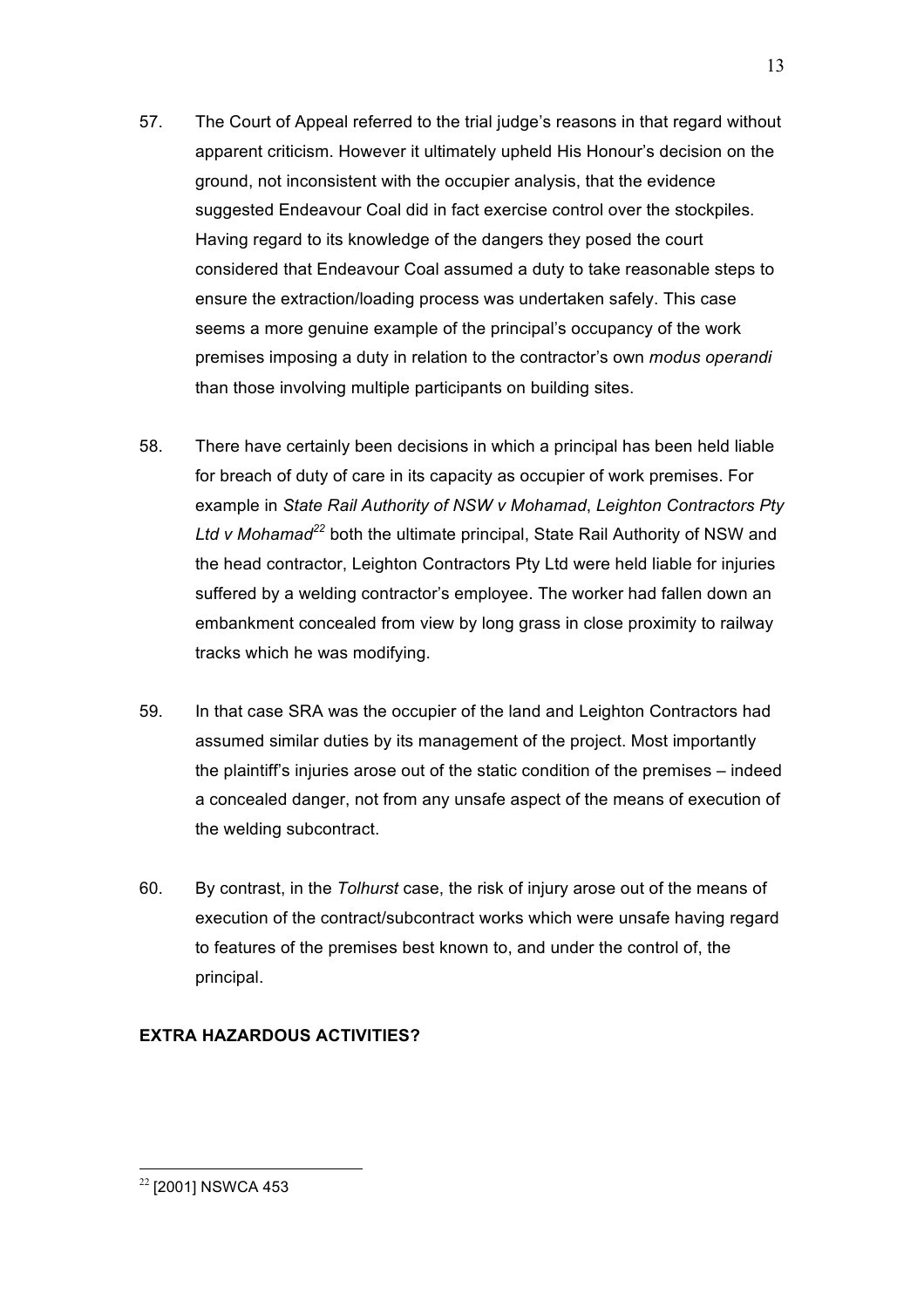- 61. From time to time it is argued that a principal owes third parties a non delegable duty of care in relation to activities conducted by independent contractors which are "extra hazardous" or "inherently dangerous".
- 62. Although the argument finds some support in pre WWII English authorities (and some notable resistance) it does not ever appear to have been accepted in Australia<sup>23</sup>. It appears to gain support from the decision of the High Court in *Burnie Port Authority v General Jones Pty Ltd* [1994] HCA 13 in which the port authority was held liable for negligent welding activities of its contractor which set fire to the authority's building and spread to the plaintiff neighbour's premises.
- 63. In *Transfield Services (Australia) Pty Ltd v Hall* Campbell JA explained that the non delegable duty of care found to exist on the facts of the *Burnie Port Authority* case was unique and recognised by the High Court in order to assimilate the body of law surrounding the historical strict liability under *Rylands v Fletcher<sup>24</sup>* for escape of fire from premises. Outside that context the non delegable duty of care of the principal for extra hazardous or inherently dangerous activities appears not to exist in Australian law.

## *LEIGHTON CONTRACTORS v FOX*

- 64. In this case Leighton Contractors was again the head contractor this time of refurbishment works on the multi-storey Sydney Hilton. It had subcontracted the concreting works to Downview Pty Ltd. Downview in turn subcontracted an integral part of those works – the concrete pumping – to a Mr Quentin "Quincy" Still. Mr Still, in turn, relied on another contractor, "Jamie" who provided a concrete pumping truck and operators.
- 65. This contractual chain operated on the project without incident until one day Jamie was unable to attend when a concrete pour on Level 12 was scheduled. Mr Still hurriedly acquired a truck from a Mr Martin trading as Aggforce Concrete and Sharks Shire Pumping who in turn arranged for the truck to be driven by a Mr Stewart and for the plaintiff to attend as Mr

 <sup>23</sup> See generally the discussion of Campbell JA in *Transfield Services (Australia) Pty Ltd v Hall*   $[2008]$  NSWCA 294 at paragraphs 58 – 107.

 $4$  [1968] UKHL 1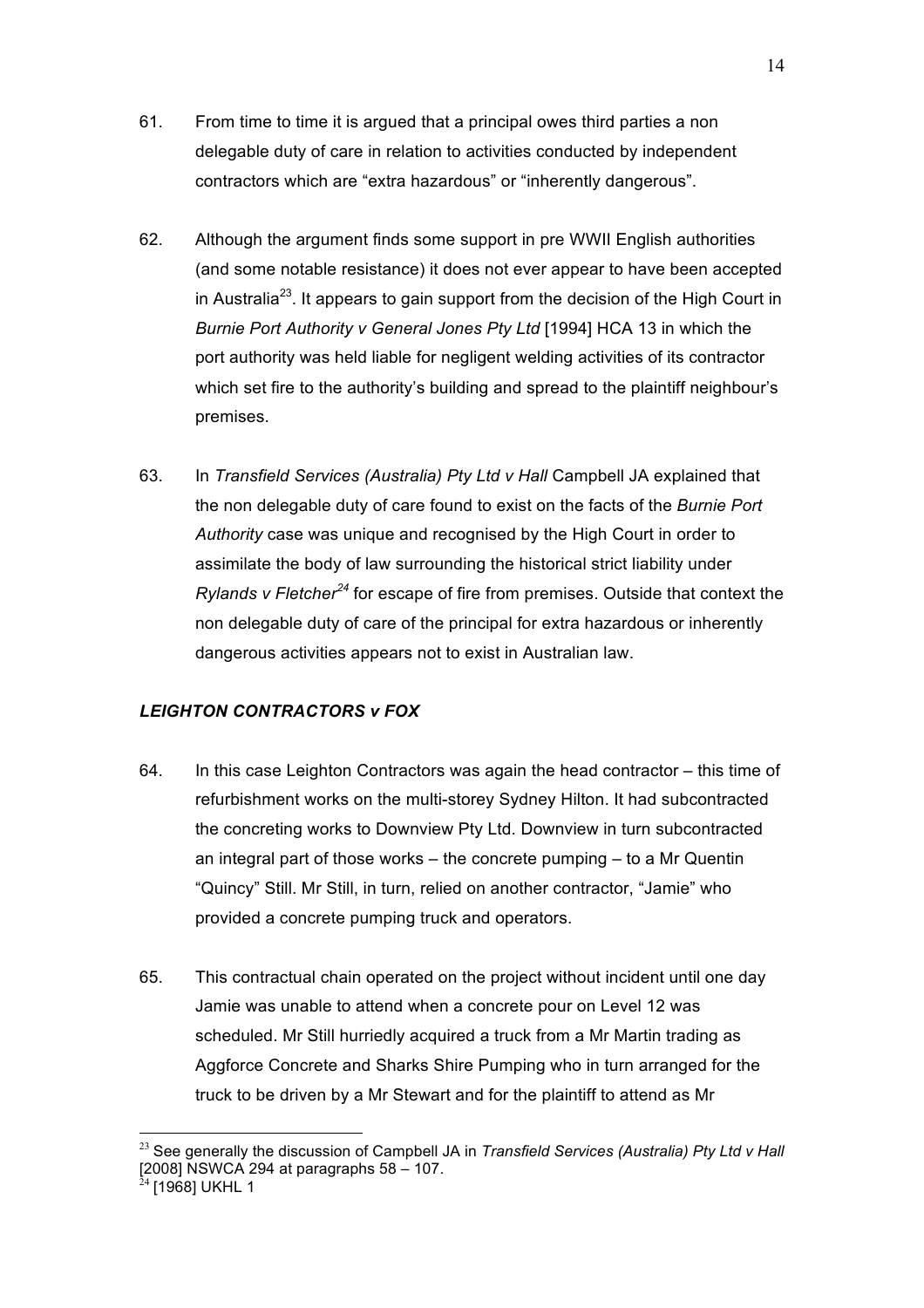Stewart's offsider. There was no issue that they were independent contractors to Mr Martin.

- 66. Although experienced in domestic concrete pumping Mr Stewart and the plaintiff had no high rise experience. Nor, unlike Jamie, had they ever attended the Hilton site before let alone undergone the induction process which was a requirement of Leighton Contractors' management of the project, for entry to carry out works on the site.
- 67. Nonetheless they gained entry to the site and parked the truck on the street level, level 4. They then attached the truck's pump lines to the static line which conveyed the concrete to the upper floors and the level 12 pour went ahead without incident.
- 68. The next step was the cleaning of the residual concrete from the static line. This involved reverse blowing of a sponge through the line with air from a compressor on level 12 so as to discharge the residue into a waste bin on level 4. For this purpose a pipe was attached to the static line and directed into the bin.
- 69. The forces generated by the compressed air can be considerable and sudden movement of the pipe or hose is a known risk. Jamie had adopted orthodox concreting practice by chaining the pipe to the bin but Mr Stewart did not do so. In the course of the "blow back" the sponge, in this case a very makeshift one, became stuck. The extra compressed air applied to dislodge it resulted in the pipe whiplashing and striking the plaintiff, who in fact had stood some distance away, heavily in the head.
- 70. At first instance Mr Stewart, or rather the \$2 uninsured company through which he traded, was held liable but both Leighton Contractors and Downview were exonerated. The trial judge found, among other things, that the accident occurred in the course of a discrete operation – line cleaning – under the control of Mr Stewart and which did not involve co-ordination of trades on the site. That finding may be open to doubt having regard to Mr Still's involvement but it was not subsequently challenged.
- 71. The plaintiff's appeal focused on the failure on the part of both Leighton Contractors and Downview to induct Mr Stewart and the plaintiff. This, it was said, was negligent and resulted in the line cleaning operation being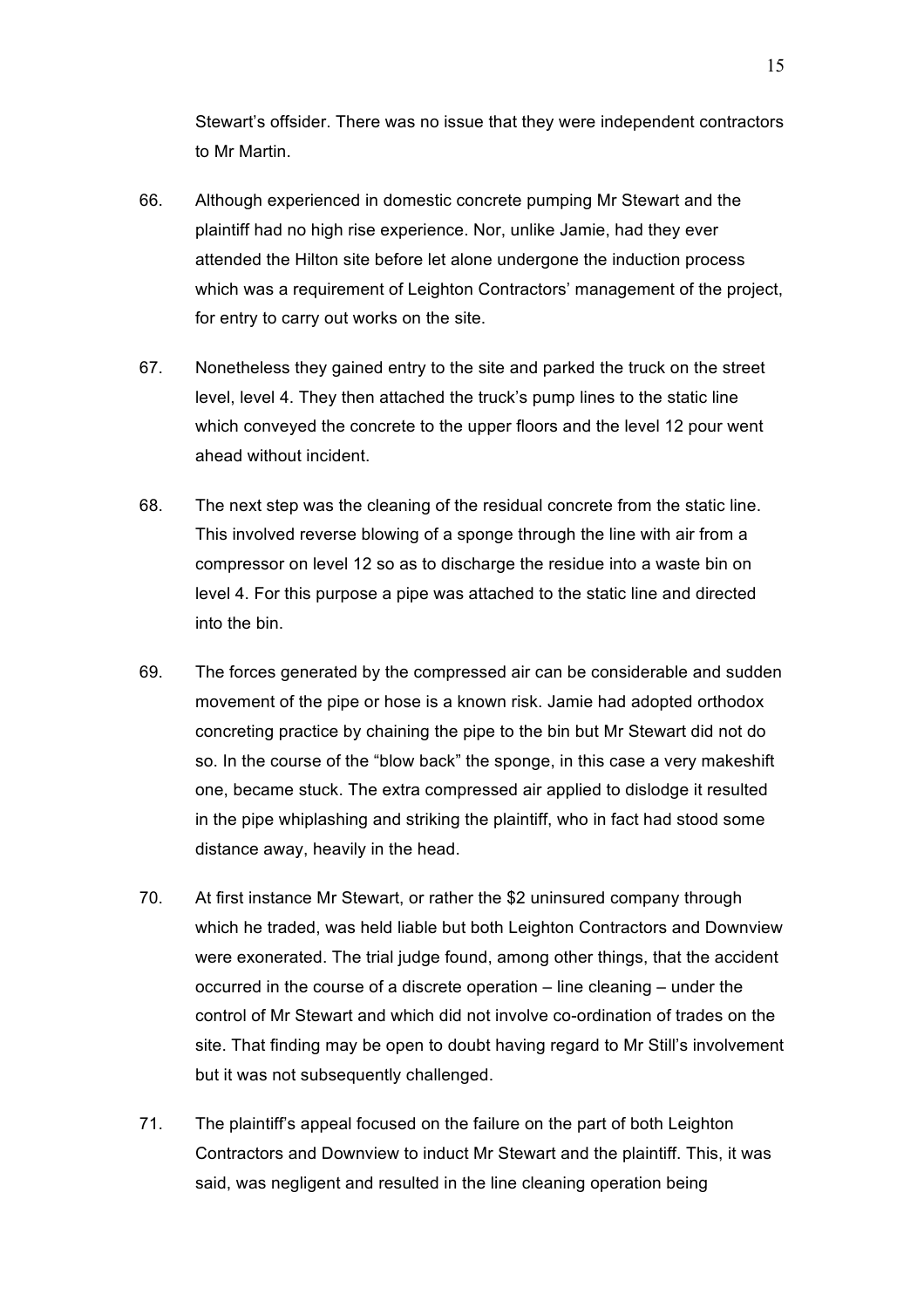undertaken in an unsafe manner. This contention was upheld by the Court of Appeal $^{25}$ .

- 72. Basten JA, with whom McColl and Giles JJA agreed, accepted the plaintiff's contention that the provisions of *Occupational Health and Safety Regulation 2001* (NSW) made under the *Occupational Health and Safety Act* 2000, while not creating a cause of action for breach, were nevertheless relevant to the existence and nature of any duty of care to the plaintiff on the part of Leighton Contractors and Downview and could inform the content of such a duty.
- 73. In particular the regulations imposed obligations upon principal contractors to provide to, or to ensure the provision of, 3 types of induction to workers on their projects - general, work activity based (ie task-specific) and site-specific. On its reading of these regulations it held, despite a finding by the trial judge to the contrary, that the failure to require Mr Stewart and the plaintiff to undergo task-specific induction resulted in a loss of opportunity for them to be trained in proper line cleaning procedures including tying down the end of the discharge hose.
- 74. Basten JA's reasoning was flawed in that respect as there was no basis in the regulations, or on the evidence, for concluding that the content of taskspecific induction for concreting trades included such matters as line cleaning.
- 75. However against the background of the regulations and the following general factors:
	- the extent of the control which Leighton Contractors exercised over the site including having regard to its employment of a gatekeeper and its requiring and checking subcontractors' work method statements;
	- the numbers of tradespeople and other workers on site at any given time;
	- the risks of injury in such a workplace; and
	- the fact that induction is now a recognised part of major construction works,

the Court of Appeal found the basis for a new duty in addition to those canvassed in the "older case law".

 <sup>25</sup> *Fox v Leighton Contractors Pty Ltd* [2008] NSWCA 23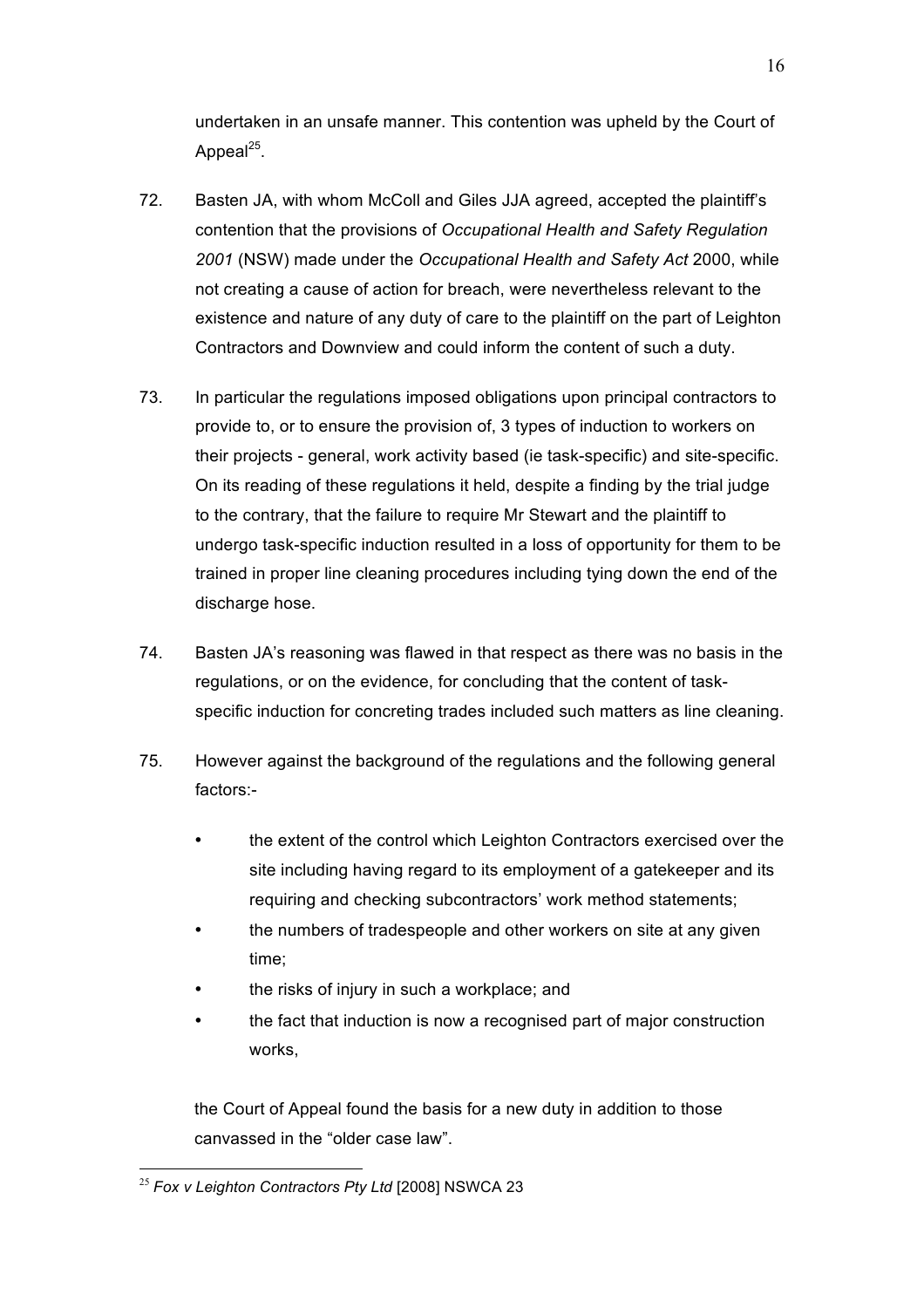- 76. The duty was one of ensuring a reasonable level of safety, and of providing training, if necessary, in matters of safety to subcontractors $26$ . Leighton Contractors' breach lay in failing to ensure that Mr Stewart and the plaintiff underwent the work activity based induction.
- 77. The High Court dealt with this decisively but briefly $27$  as follows:-

"*No justification for recognising a duty to train*. *If Leighton owed a duty to Mr Fox and Mr Stewart to provide induction training to them in the safe method of line cleaning, it owed a duty to provide training in the safe method of carrying on every trade and conducting every specialised activity carried out on the site to every worker on the site. There is no reason in principle to impose a duty having this scope on a principal contractor. The latter is unlikely to possess detailed knowledge of safe work methods across the spectrum of trades involved in construction work. And a duty to provide training in the safe method of carrying out the contractor's specialised task is inconsistent with maintenance of the distinction that the common law draws between the obligations of employers to their employees and of principals to independent contractors*".

- 78. The plaintiff however made a "narrower" case for upholding the Court of Appeal's decision in his favour<sup>28</sup>. This was that Leighton Contractors had breached a duty to ensure that "each person working on a site it controls provides satisfactory evidence of having completed induction training".
- 79. The High Court rejected this narrower formulation on a number of grounds<sup>29</sup>. One was the causation issue, namely that the Court of Appeal had erred in holding that task-specific induction would have involved instruction of Mr Stewart and the plaintiff as to safe methods of line cleaning.
- 80. Furthermore, a proper reading of the regulations indicated that the principal contractor's obligations were satisfied if the relevant worker had undergone

<sup>&</sup>lt;sup>26</sup> It is not clear whether the duty extended beyond ensuring workers underwent induction <sup>27</sup> at paragraph 52 <br><sup>28</sup> at paragraph 53. <sup>29</sup> at paragraphs 54 - 57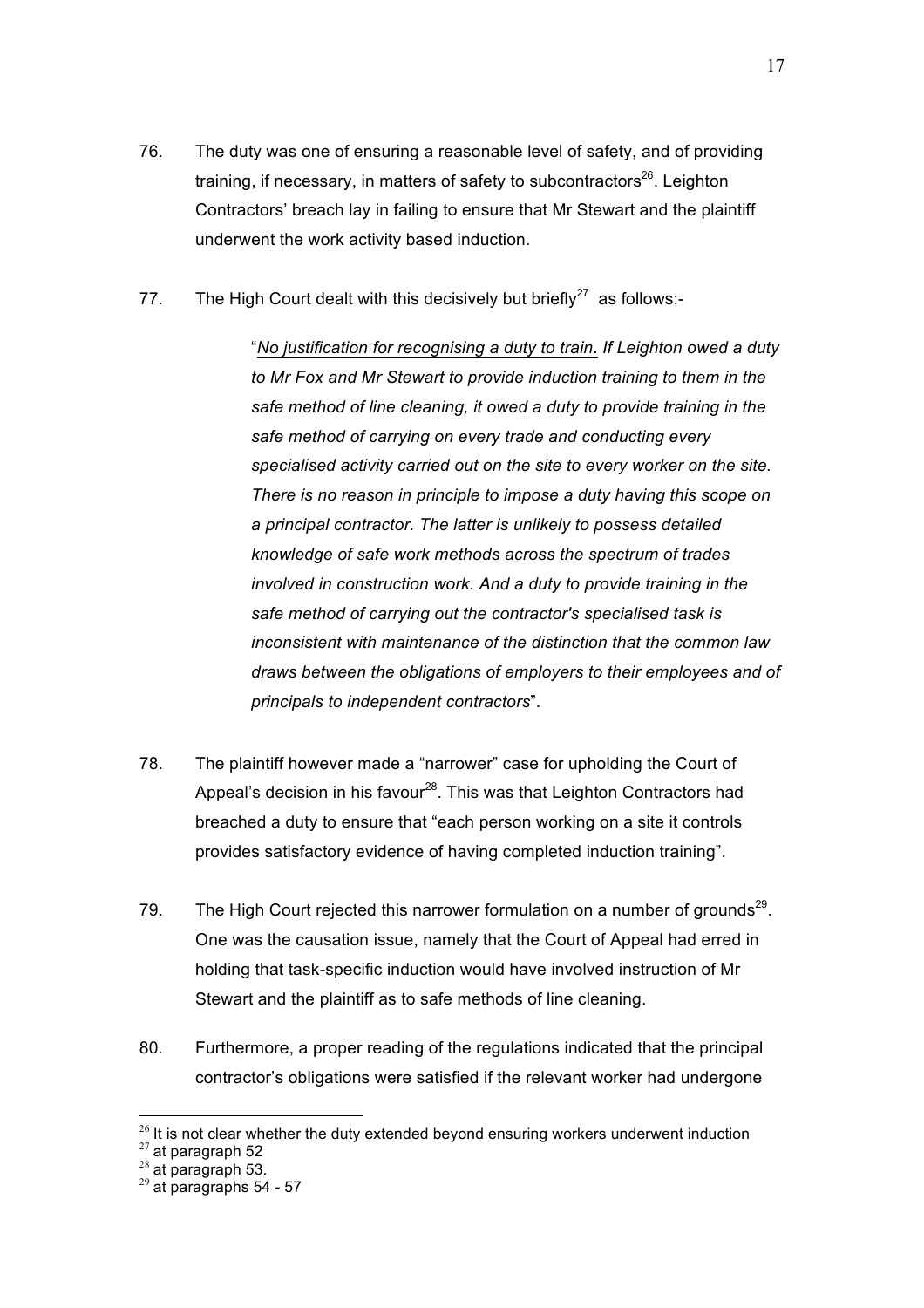work activity based induction on a previous occasion. There was no evidence that Mr Stewart and the plaintiff had not done so.

- 81. Another reason for rejecting the narrower formulation was that the Court of Appeal had treated the obligations concerning induction as absolute. Such a duty, if it existed, could not be absolute but could only require the exercise of reasonable care. There was insufficient evidence to support a finding of negligence on Leighton Contractors' part having enabled Mr Stewart and the plaintiff to begin their work without induction.
- 82. As far as Downview was concerned the Court of Appeal's reasons for holding it liable were less clear to the High Court<sup>30</sup>. One ground appeared to be the imposition of a duty to train similar to that imposed upon Leighton Contractors. Downview's "haphazard" contract management allowed Mr Stewart and the plaintiff to enter the site and undertake the work without the induction. That ground fell with the alleged duty.
- 83. There also appeared to be a discernible reliance on Downview's failure itself to engage a competent concrete pumping contractor but this flew in the face of the trial judge's findings on this aspect which the Court of Appeal did not overturn. On a conventional analysis Downview had thereby discharged its duty of care to those who might foreseeably suffer injury as a result of the pumping operations (including line cleaning) being carried out.

## **IMPLICATIONS OF** *LEIGHTON CONTRACTORS v FOX*

- 84. The obvious implication is the rejection of the existence of any alleged duty on the part of the principal to "ensure a reasonable level of safety" or to "provide (or ensure the provision of) training in matters of safety to subcontractors".
- 85. There was no outright rejection of the plaintiff's narrow formulation based on alleged breach of duty by way of letting uninducted workers onto the site and allowing them to work. However this is of no great significance as such a case could be accommodated, assuming it was properly pleaded and supported by evidence, under the existing law. A principal's duties as occupier or co-

 $30$  at paragraphs 58 - 62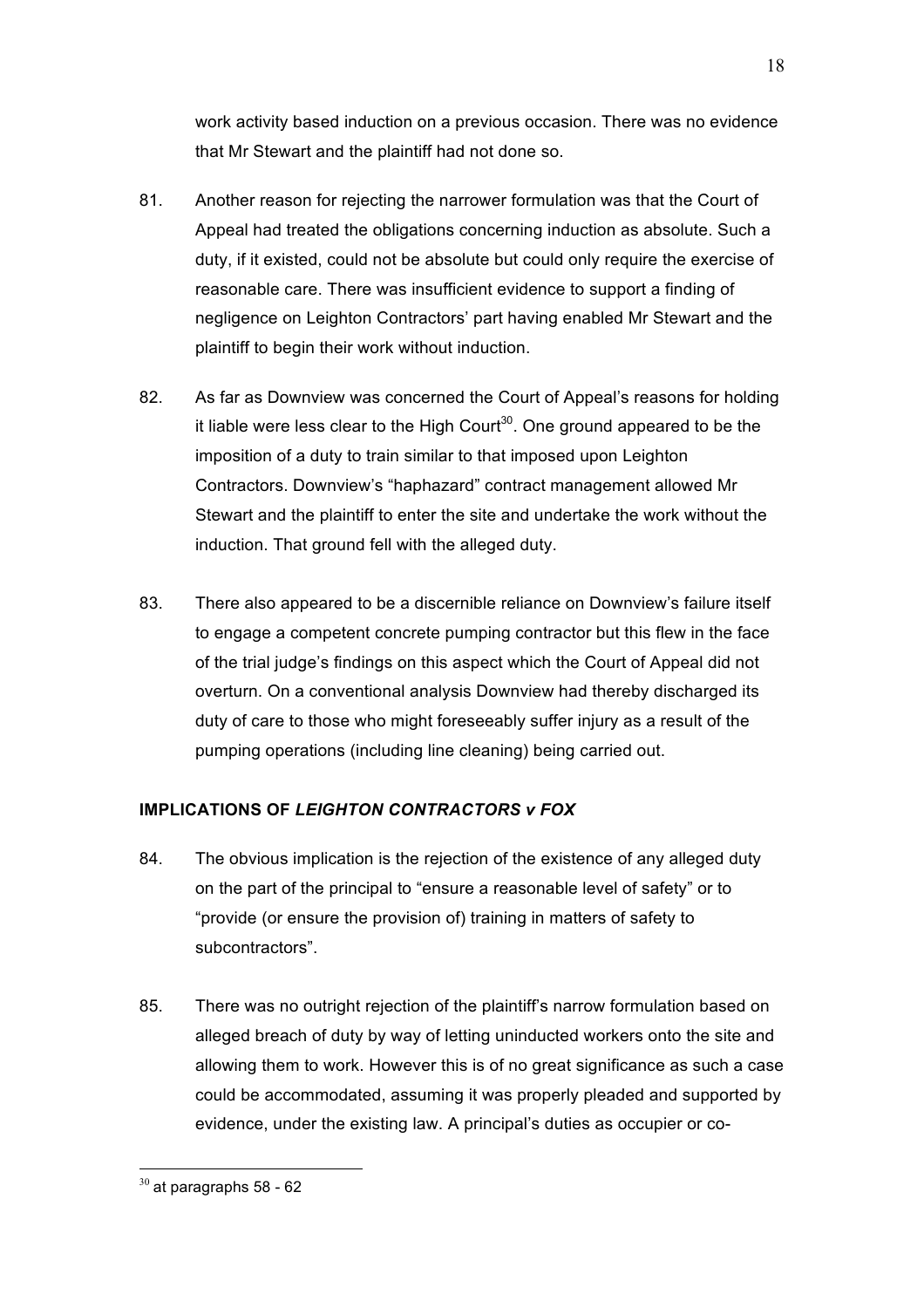ordinator of multiple trades would clearly be breached by allowing onto the site workers whom the principal knew or should have known to be 'cowboys".

- 86. Did *Leighton Contractors v Fox* simply affirm existing principles as stated in *Stevens v Brodribb Sawmilling* and developed in subsequent cases then or did it modify those principles in some way?
- 87. The decision's implications were discussed by the NSW Court of Appeal in *Pacific Steel Constructions Pty Ltd v Barahona<sup>31</sup>*. That case involved a successful claim by Mr Barahona against his employer Pacific Steel but an unsuccessful claim against the head contractor Jigsaw Property Group. The circumstances were that he had injured himself while undertaking work at heights using a ladder.
- 88. The court noted<sup>32</sup> the High Court's rejection of the new duty contended for. It described *Leighton Contractors v Fox* as a recent affirmation of the differing duties of care owed on the one hand to contractors and on the other to employees<sup>33</sup>. However it noted the High Court's own reservations from a policy perspective that although the distinction in this respect between independent contractors and employees has been criticised, "the concept of distinguishing between independent contractors and employees is one too deeply rooted to be pulled out"<sup>34</sup>.

## 89. As to the ongoing vitality of this distinction the Court of Appeal commented  $35$ :-

"*There can be results which might be thought curious. A head contractor such as Jigsaw may owe to its employees on the site a duty to take reasonable care in relation to sub-contractor A's system of work if there is risk of injury to the employees (see for example Leighton v Fox at [21]). It may owe a like duty of care to sub-contractor B if organisation of activities on the site is necessary to avoid or minimise the risk of injury. So, if Mr Barahona's unsafe use of the ladder brought risk of injury to a Jigsaw employee, or to sub-contractor B, through Mr Barahona falling onto the employee or the sub-*

 $31$  referred to above - [2009] NSWCA 406, joint judgment of Allsop P, Beazley and Giles JJA  $32$  at paragraph 79

<sup>33</sup> at paragraph 80<br><sup>34</sup> at paragraph 80<br><sup>35</sup> Pacific Steel Constructions v Barahona at paragraph 86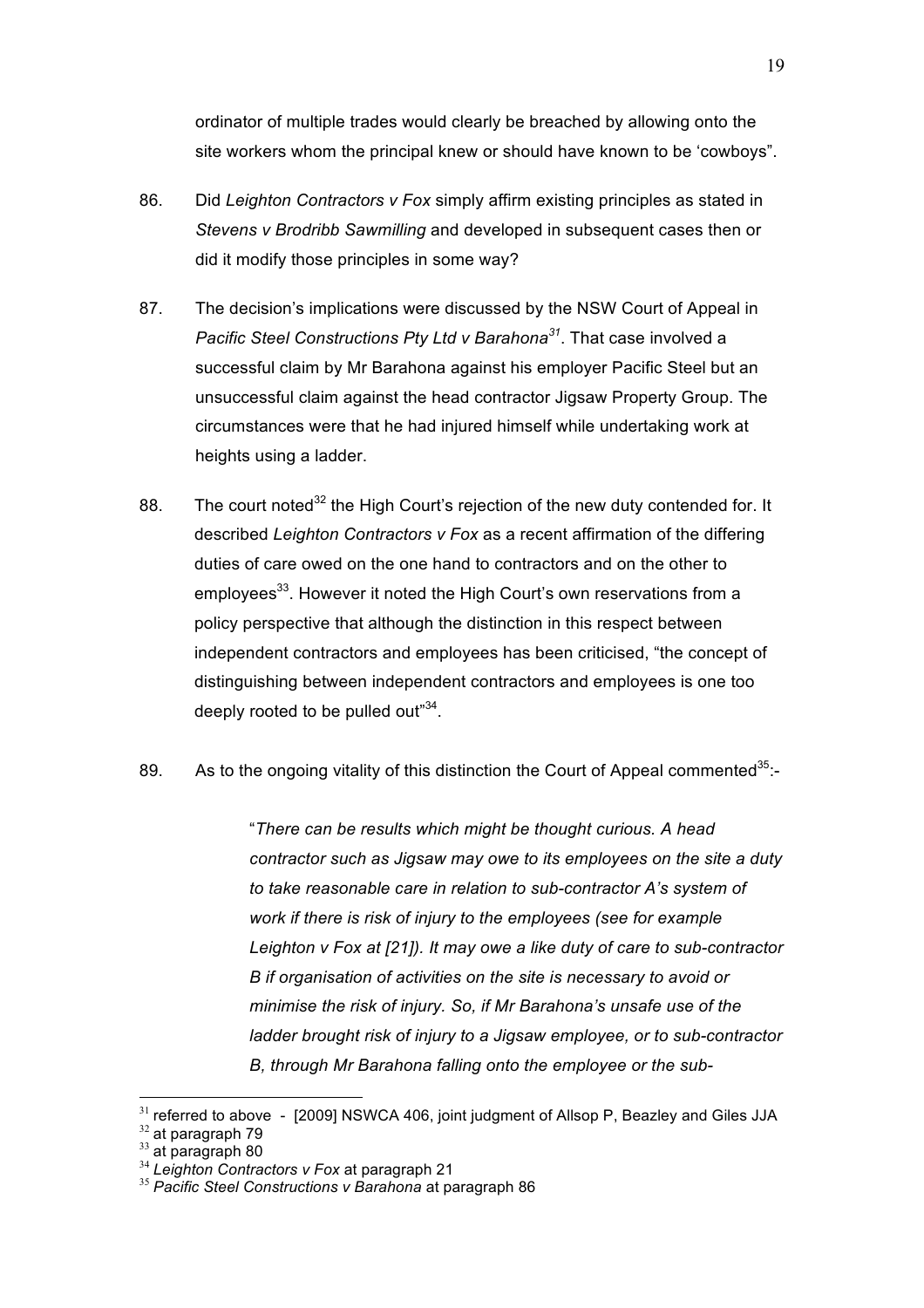*contractor, Jigsaw could be obliged to exercise some control over the system of work being followed by Mr Barahona. But the risk of injury to Mr Barahona himself in the fall may not oblige Jigsaw to exercise control over that system of work. These results, however, flow from the ingredient in a duty of care of the person or class of persons to whom it is owed, and the maintenance of the differential duties of care owed to employees and independent contractors.*"

- 90. *Leighton Contractors v Fox* might then be seen as the most recent in a series of decisions of the High Court which reaffirm conventional principles of liability for the acts of others<sup>36</sup> necessarily accepting the sometimes unsatisfactory consequences of doing so.
- 91. The Court of Appeal's judgment went on however<sup>37</sup> to consider the status post *Leighton Contractors v Fox* of some of its own decisions since *Stevens v Brodribb Sawmilling*. It noted that *Leighton Contractors v Fox* "stands against the adoption of a general law obligation (ie upon a principal) of a more extensive kind than that recognised in *Stevens v Brodribb Sawmilling*" (quoting from paragraph 59 of the *Leighton Contractors v Fox* judgment).
- 92. The Court of Appeal then noted that "in a number of decisions of this Court, it has been held that a principal owes to an independent contractor, or to the independent contractor's employee, a duty beyond the alleviation of risk of injury arising from a need for direction and co-ordination of activities on a site".
- 93. The judgment then goes on to suggest<sup>38</sup> that the grounds held to be sufficient for supporting the principals' duties of care in *Rockdale Beef v Carey* and *Tolhurst v Cleary Bros (Bombo) Pty Ltd* must now give way to the principles articulated in *Leighton Contractors v Fox<sup>39</sup>*.
- 94. The suggestion of inconsistency between those decisions and *Leighton Contractors v Fox* appears to be based on paragraph 59 of the High Court's

 <sup>36</sup>*Scott v Davis* [2000] HCA 52, *Hollis v Vabu Pty Ltd* [2001] HCA 44, *NSW v Lepore* [2003] HCA 4 and *Sweeney v Boylan Nominees Pty Ltd* [2006] HCA 19<br><sup>37</sup> at paragraphs 89 - 91

<sup>38</sup> at paragraph 91<br><sup>38</sup> at paragraph 91<br><sup>39</sup> See also *Unilever Australia Ltd (t/as Street Ice Cream) v Pahi* [2010] NSWCA 149 at [47]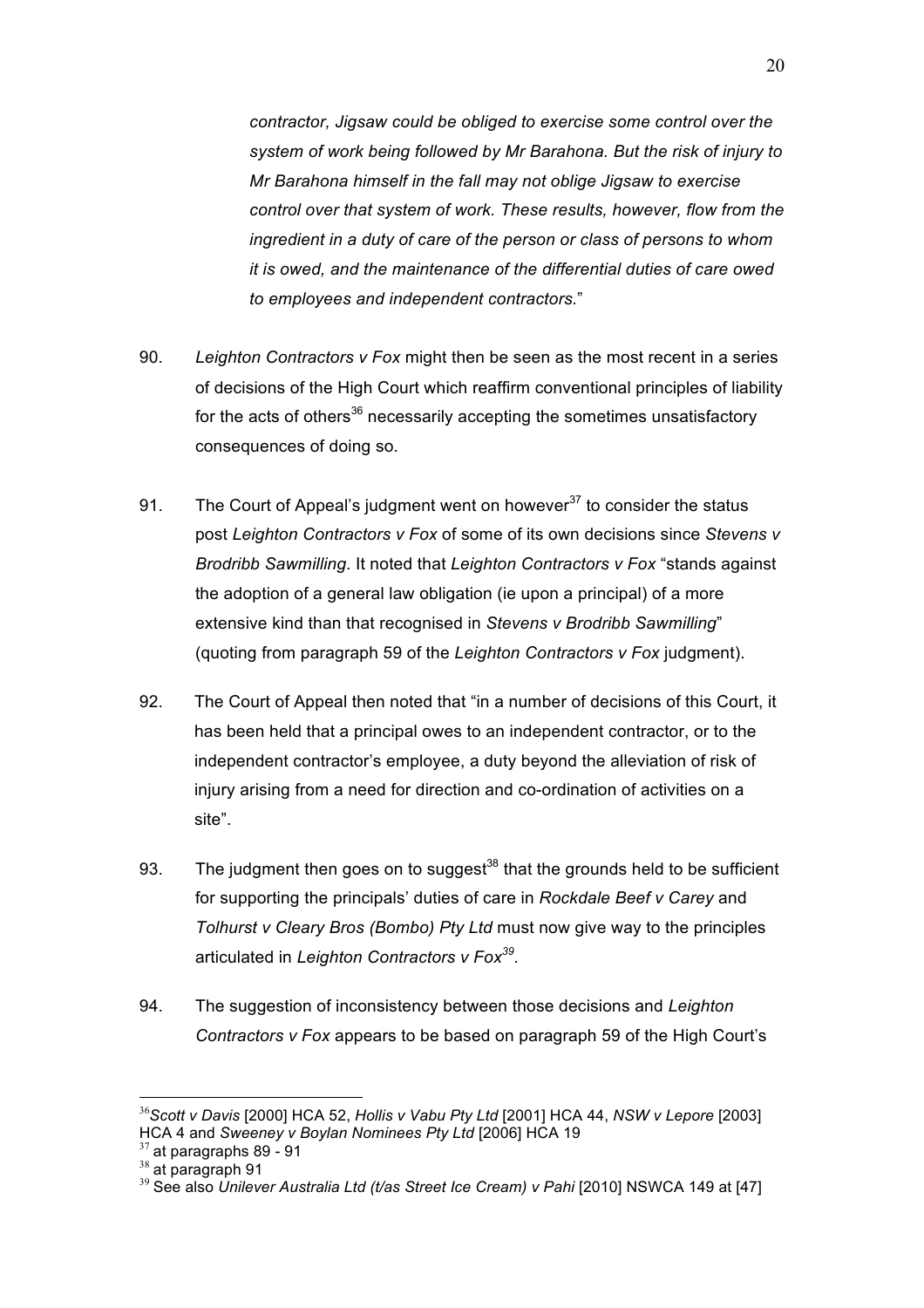decision concerning the issues as to Downview's duty of care. That may be overstating the High Court's intentions in the paragraph which said:-

"*It is not clear whether the Court of Appeal was stating a general law obligation to which Downview was subject of a more extensive kind than that recognised in Stevens v Brodribb Sawmilling Co Pty Ltd. Had Downview failed to engage a competent contractor, it may not have avoided liability for the negligent failure of the contractor to take reasonable care to adopt a safe system of work. However, provided that the contractor was competent, and provided that the activity of concrete pumping was placed in the contractor's hands, Downview was not subject to an ongoing general law obligation with respect to the safety of the work methods employed by the contractor or those with whom the contractor subcontracted*".

- 95. Arguably all the High Court was saying was that the activity of concrete pumping did not give rise to a duty to co-ordinate and in the absence of any basis for a higher obligation Downview discharged its duty of care merely by engaging a competent contractor.
- 96. In *Tolhurst v Cleary Bros (Bombo) Pty Ltd* Giles JA said<sup>40</sup>:-

"*It was said by Heydon JA in Kolodziejczyk v Grandview Pty Ltd at [53] that the duty recognised by Mason J in Stevens v Brodribb Sawmilling Co Pty Ltd "only arises in the category of cases discussed by Mason J, namely where there is a need for directions to be given as to when and where work is to be done and for the coordination of various activities". That was an adequate statement on the facts of that case, but, with respect, the need to take care that there is a safe system of work may call for something more, and so there may be a duty of care beyond the category of cases involving coordination of activities.*"

97. In *Maricic v Dalma Formwork (Australia) Pty Ltd<sup>41</sup>* Basten JA with whom Beazley and Ipp JJA agreed said:-

 $40$  at paragraph 63<br> $41$  at paragraph 42